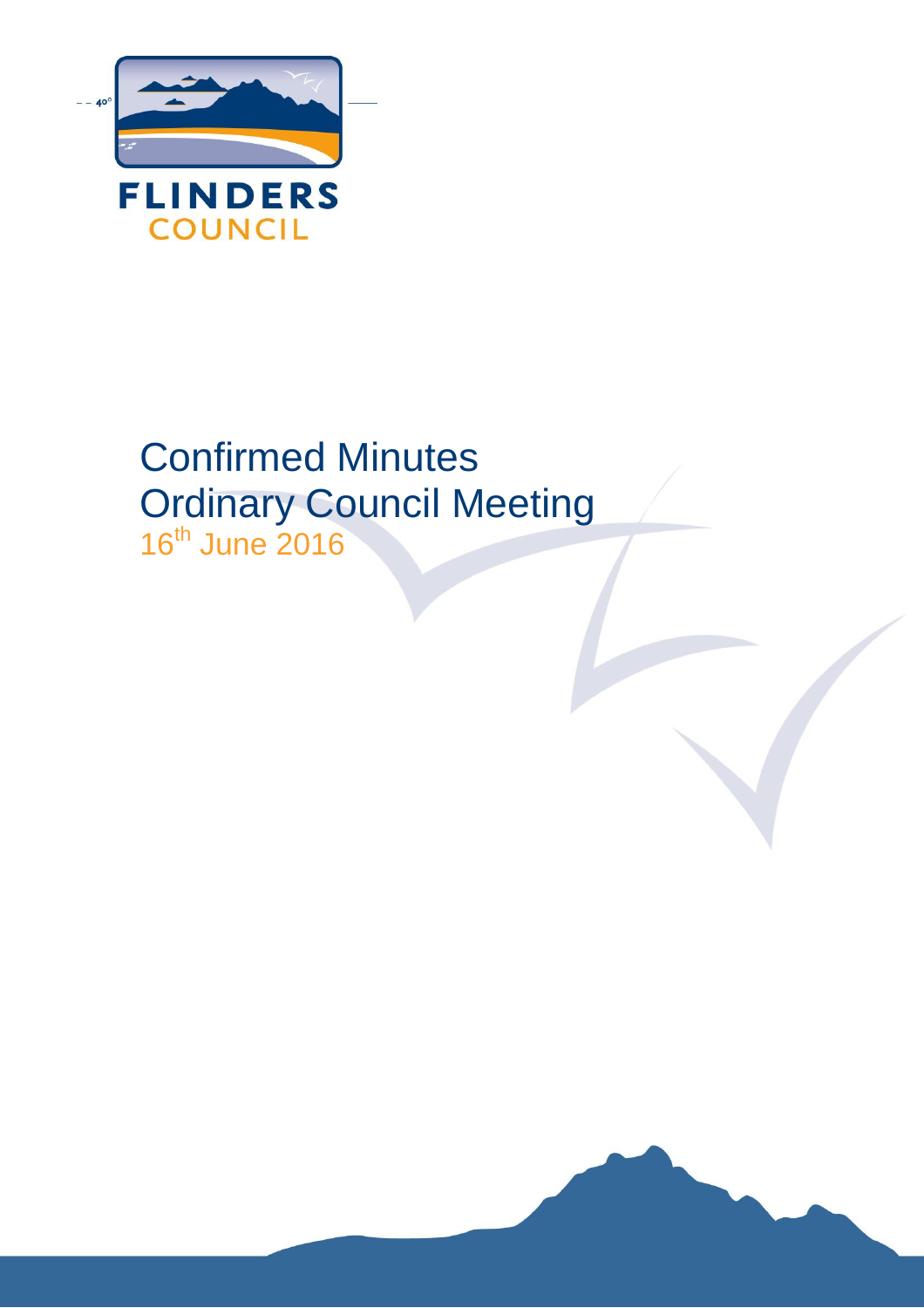# FLINDERS COUNCIL ORDINARY MEETING

CONFIRMED MINUTES

| DATE:              | Thursday 16 <sup>th</sup> June 2016                      |
|--------------------|----------------------------------------------------------|
| <b>VENUE:</b>      | <b>Furneaux Arts and Entertainment Centre, Whitemark</b> |
| <b>COMMENCING:</b> | 1.00 pm                                                  |

### PRESENT

| Mayor Carol Cox          |
|--------------------------|
| Deputy Mayor Marc Cobham |
| <b>Cr Chris Rhodes</b>   |
| Cr Peter Rhodes          |
| Cr Ken Stockton          |
| Cr David Williams        |
| Cr Gerald Willis         |
|                          |

# APOLOGIES

Nil

### STAFF IN ATTENDANCE

|              | Sophie Pitchford - Acting General Manager | $1.00 - 4.26$ pm |
|--------------|-------------------------------------------|------------------|
| Vicki Warden | - Executive Officer                       | $1.00 - 4.26$ pm |

# CONFIRMATION OF MINUTES

112.06.2016 Moved: Deputy Mayor M Cobham Seconded: Cr K Stockton That the Minutes from the Ordinary Council Meeting and the Closed Council Meeting held on the 19<sup>th</sup> May 2016 be confirmed.

# CARRIED UNANIMOUSLY (7-0)

For: Mayor Carol Cox, Deputy Mayor Marc Cobham, Cr Chris Rhodes, Cr Peter Rhodes, Cr Ken Stockton, Cr David Williams and Cr Gerald Willis.

### PUBLIC QUESTION TIME

### Question 1: Deputy Mayor M Cobham on behalf of Michael Buck

Is the Council aware of the potential risks to pregnant and breast feeding women from eating honey that has come from the flower of Patterson's Curse that creates v pyrrolizidine alkaloids toxins? There being a higher risk for unborn babies of organ damage from the toxins. What action can the Council take to rid the Island of Patterson's curse in the Emita area?

#### Mayor's Response:

The question was taken on notice.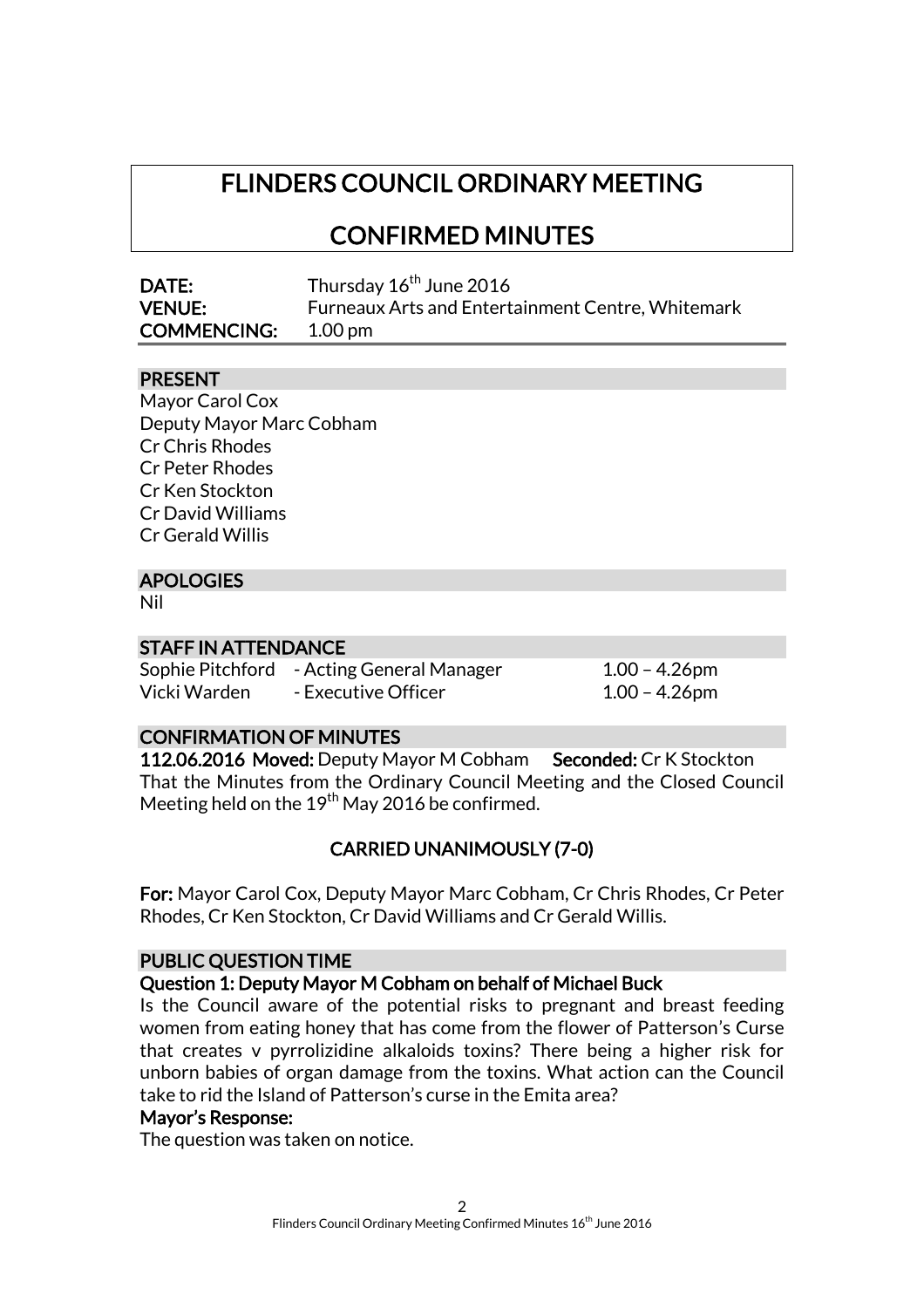# RESPONSE TO PUBLIC QUESTIONS 19<sup>th</sup> May 2016 Council Meeting

### Question 1: Cr P Rhodes – on behalf of Margaret Wheatley

Can Council include the issue of our telecommunications difficulties on a "wish list" for the forthcoming federal election?

#### Mayor's Response:

Council has not waited for the election to come around to lobby for improved communications on the Islands. Lobbying has been ongoing for some time, raising the awareness of politicians of the poor state of communications to and within the Islands.

Andrew Nikolic has made an election promise of minor funding under the blackspot program, if the Liberals are elected. We need to elicit the same promise or better from the Labour Party.

Council has also made a major funding application to the Stronger Regions Fund, with both Telstra and State Government support, which would provide for a major upgrade to communications.

Council's efforts are made stronger by the public also pressuring candidates for improvements.

# LATE AGENDA ITEMS

The following has been received as a late agenda item:

Closed Council Item - General Manager's contract

Pursuant to S65(1) of the *Local Government Act 1993*, the Acting General Manager confirms that she has had sufficient time to consider the item and to provide expert advice in relation to the item.

The General Manager reported that it was not possible to include the matter on the agenda as the information came to hand after the meeting agenda was finalised. The matter is not considered urgent but the information was available. Under S8(6) of the Local Government (Meeting Procedures) Regulations 2015 this item may be considered at this meeting by absolute majority vote.

# **DECISION**

113.06.2016 Moved: Deputy Mayor M Cobham Seconded: Cr D Williams Under S8(6) of the Local Government (Meeting Procedures) Regulations 2015, the item be considered as Item D5 at this meeting.

# LOST (2-5)

For: Mayor Carol Cox and Deputy Mayor Marc Cobham.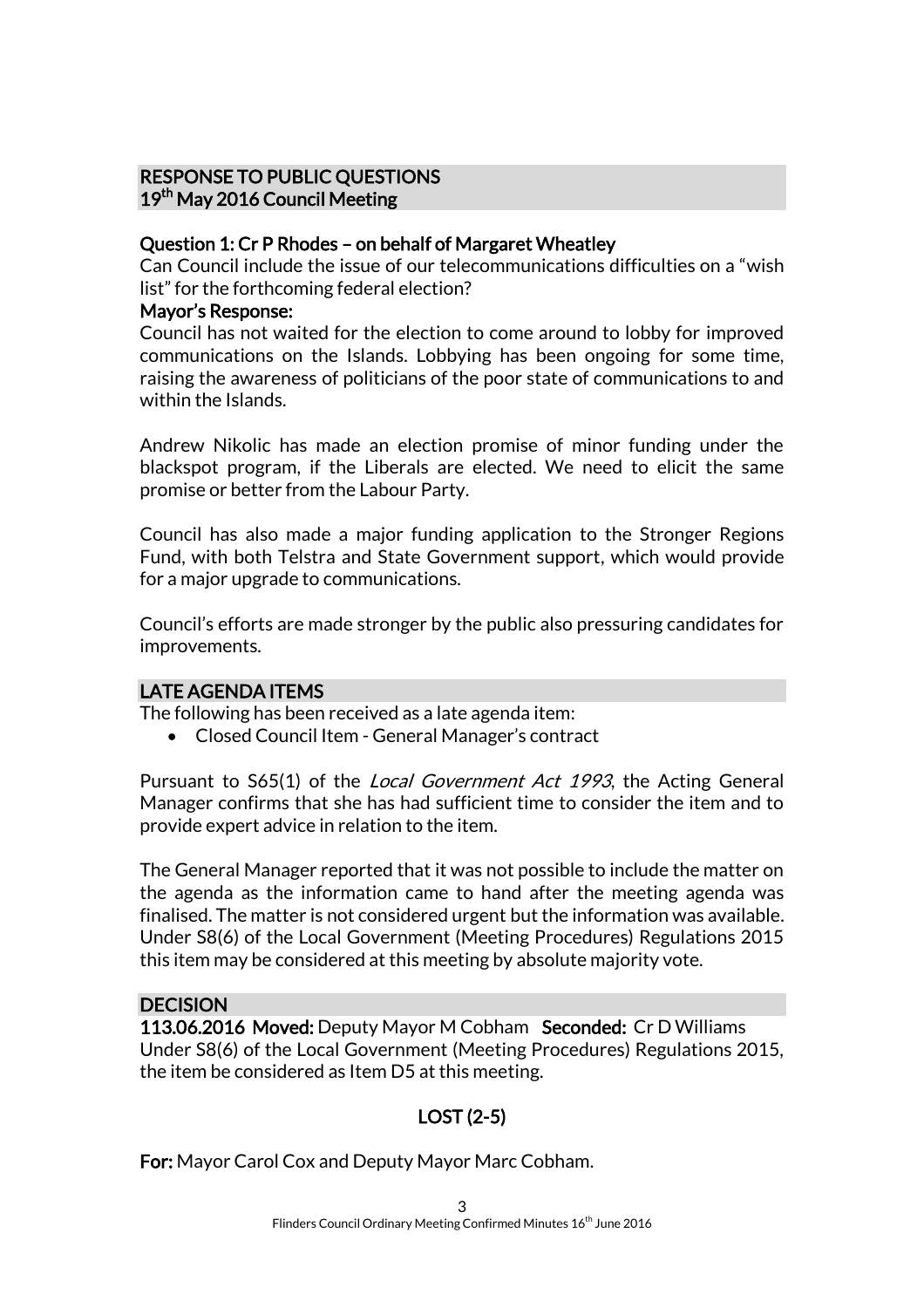Against: Cr Chris Rhodes, Cr Peter Rhodes, Cr Ken Stockton, Cr David Williams and Cr Gerald Willis.

# DECLARATION OF PECUNIARY INTEREST

Mayor Carol Cox declared pecuniary interest in Closed Council Items D1 and D4.

### LEAVE OF ABSENCE

Nil

### **PETITIONS**

Nil

# POLICIES

No Council policies were under review during the reporting period.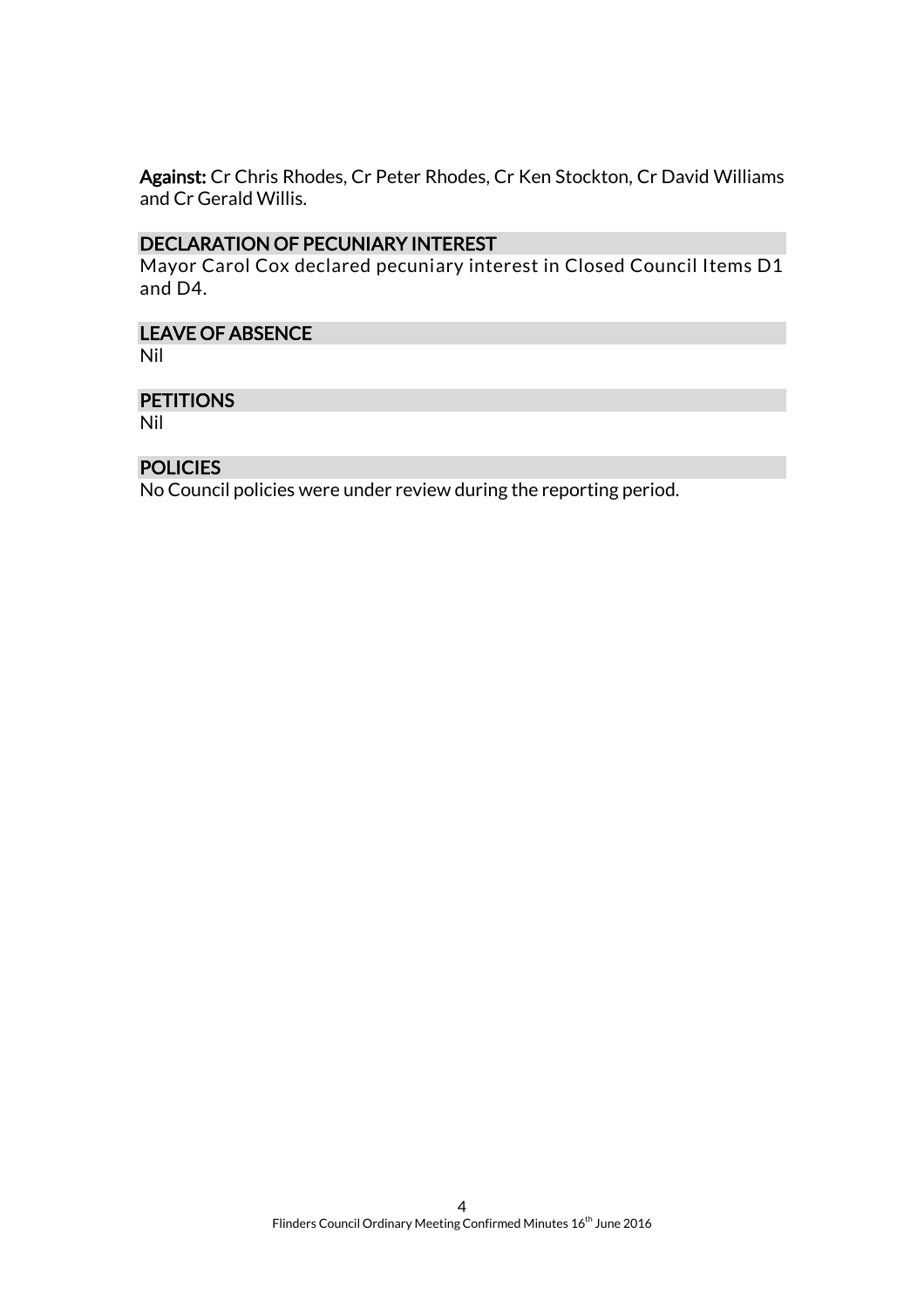# WORKSHOPS & INFORMATION FORUMS File No: COU/0205

# Council Workshop held on 19<sup>th</sup> May 2016

Council held a Workshop on the Draft 2016-2017 Annual Plan.

### Councillors Present:

Mayor Carol Cox, Deputy Mayor Marc Cobham, Cr Chris Rhodes, Cr Peter Rhodes, Cr Gerald Willis, and Cr David Williams.

### Apologies:

Cr Ken Stockton

### Staff and Consultants Present:

Rolph Vos (Acting General Manager) and Vicki Warden (Executive Officer).

As workshops and information sessions are for information and discussion purposes only, no decisions are made or foreshadowed at these proceedings.

### VOTING REQUIREMENTS:

Simple Majority

# RECOMMENDATION:

That the Council Workshop held on 19<sup>th</sup> May 2016 be noted.

# DECISION:

114.06.2016 Moved: Deputy Mayor M Cobham Seconded: Cr C Rhodes That the Council Workshop held on 19<sup>th</sup> May 2016 be noted.

# CARRIED UNANIMOUSLY (7-0)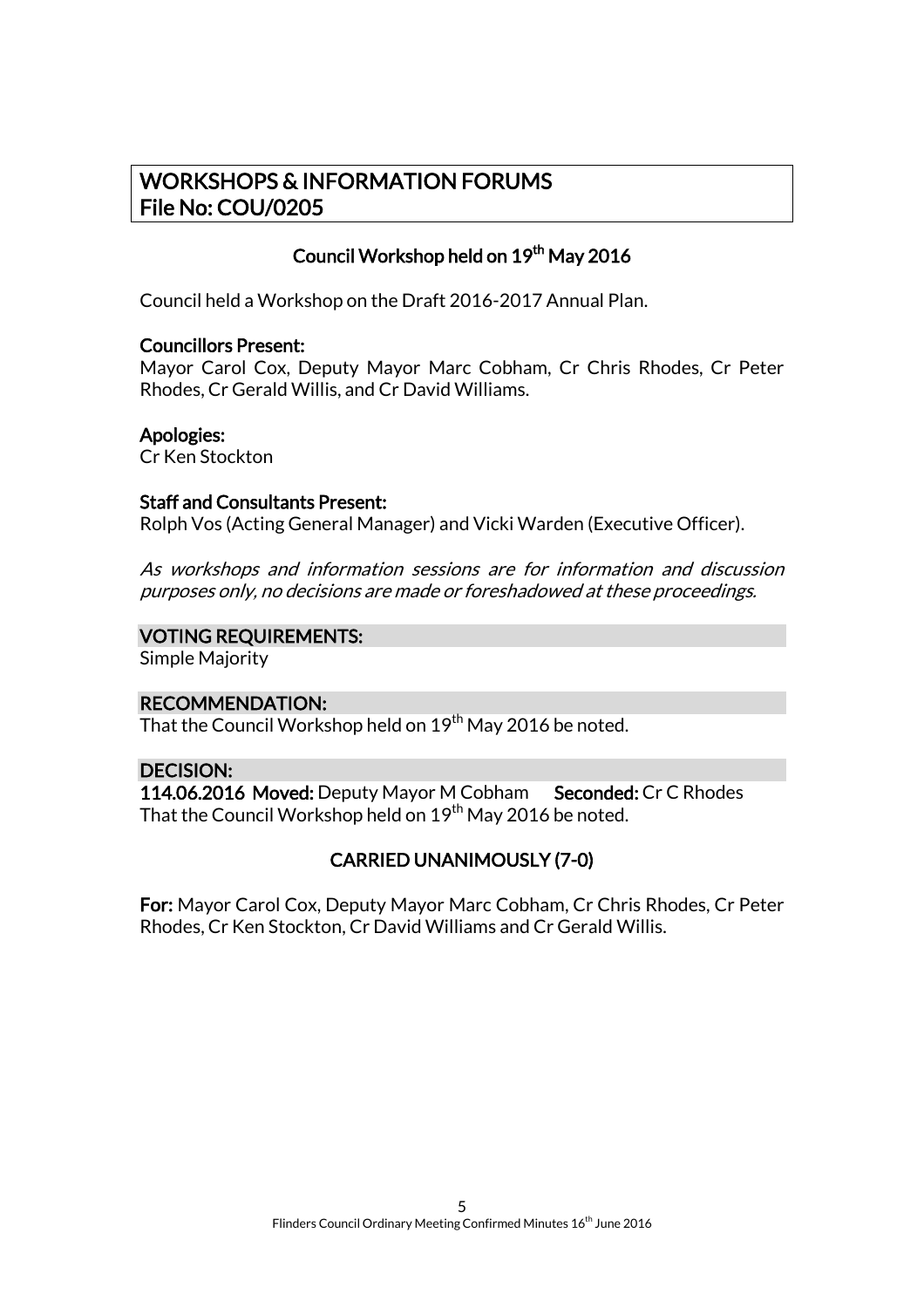# Council Workshop held on 26<sup>th</sup> May 2016

Council held a Workshop on the following items:

- $\bullet$  Item 1: 2016-2017 Annual Plan
- Item 2: Toilet/BBQ facilities at NE River/East Coast/Badger Corner
- Item 3: 2016-2017 Annual Budget
- Item 4: Councillors' Resolution Report
- Item 5: November Council Workshop

### Councillors Present:

Mayor Carol Cox, Deputy Mayor Marc Cobham, Cr Chris Rhodes (10.45am – 2.45pm) (Item 2, 3 and 4 only), and Cr Gerald Willis.

### Apologies:

Cr Ken Stockton Cr Peter Rhodes Cr David Williams

### Staff and Consultants Present:

Sophie Pitchford (Acting General Manager) and Vicki Warden (Executive Officer) (Items 1 and 2 only).

As workshops and information sessions are for information and discussion purposes only, no decisions are made or foreshadowed at these proceedings.

### VOTING REQUIREMENTS:

Simple Majority

### RECOMMENDATION:

That the Council Workshop held on  $26<sup>th</sup>$  May 2016 be noted.

# DECISION:

115.06.2016 Moved: Cr D Williams Seconded: Cr Peter Rhodes That the Council Workshop held on  $26<sup>th</sup>$  May 2016 be noted.

# CARRIED UNANIMOUSLY (7-0)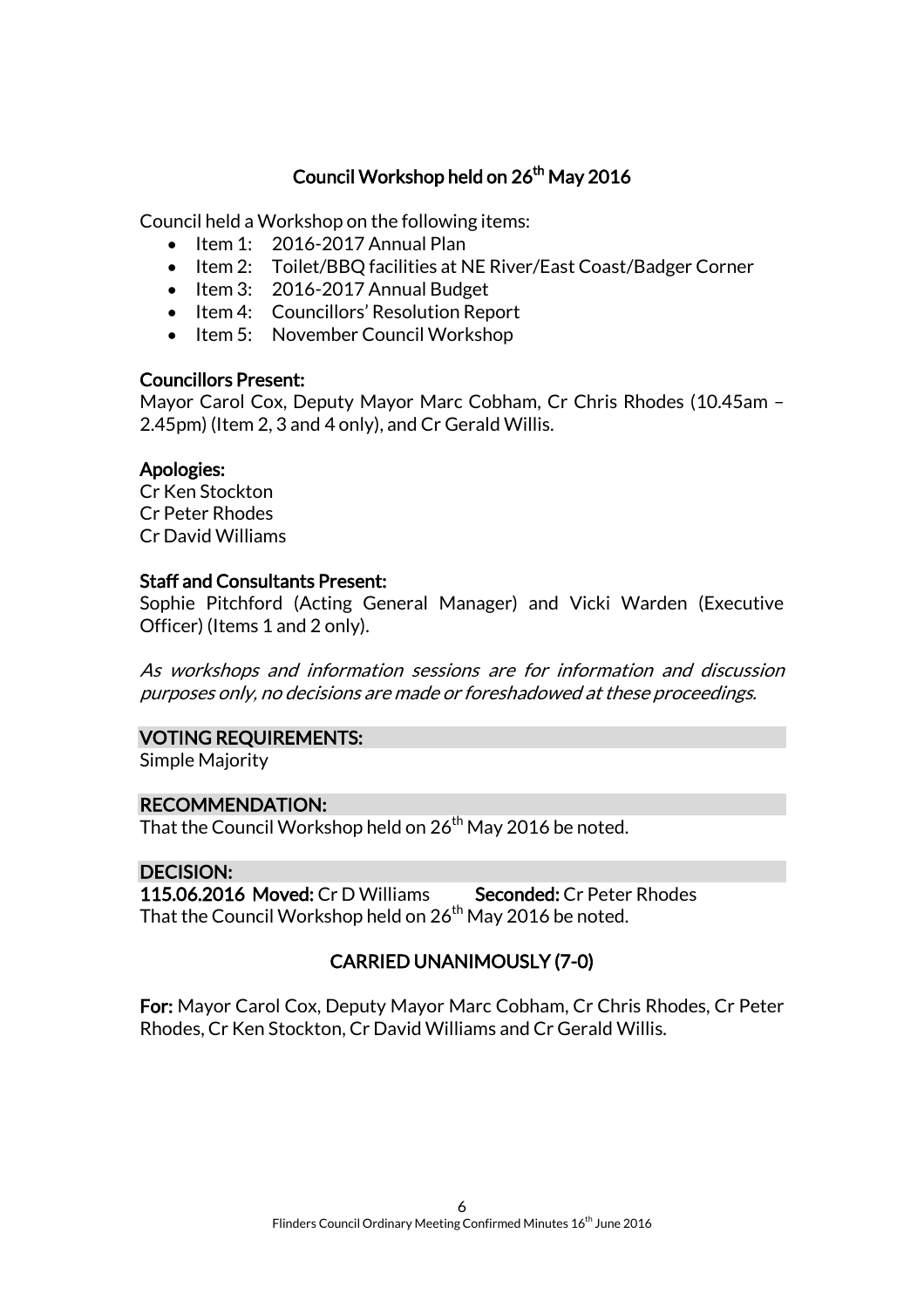# Council Workshop held on 2<sup>nd</sup> June 2016

Council held a Workshop on the following items:

- Item 1: Marketing Strategy
- Item 2: Australia Day Petition and Furneaux Islands Festival
- $\bullet$  Item 3: Annual Plan KPIs
- Item 4: 2016-2017 Annual Budget/Fees and Charges
- $\bullet$  Item 5: Airport Security
- Item 6: Visitor Information Report
- Item 7: November/December Council Workshop dates

### Councillors Present:

Mayor Carol Cox, Deputy Mayor Marc Cobham, Cr Ken Stockton, Cr Peter Rhodes, Cr David Williams and Cr Gerald Willis.

### Apologies:

Cr Chris Rhodes

### Staff and Consultants Present:

Sophie Pitchford (Acting General Manager), Michael Buck (Flinders Island Tourism and Business Incorporated (FITBI)) (Item 1 only), Jo Youl (FITBI) (Item 1 only) and Vicki Warden (Executive Officer) (Item 3 only).

As workshops and information sessions are for information and discussion purposes only, no decisions are made or foreshadowed at these proceedings.

# VOTING REQUIREMENTS:

Simple Majority

# RECOMMENDATION:

That the Council Workshop held on 2<sup>nd</sup> June 2016 be noted.

### DECISION:

116.06.2016 Moved: Deputy Mayor M Cobham Seconded: Cr G Willis That the Council Workshop held on  $2^{\mathsf{nd}}$  June 2016 be noted.

# CARRIED UNANIMOUSLY (7-0)

For: Mayor Carol Cox, Deputy Mayor Marc Cobham, Cr Chris Rhodes, Cr Peter Rhodes, Cr Ken Stockton, Cr David Williams and Cr Gerald Willis.

### PUBLIC MEETINGS

Nil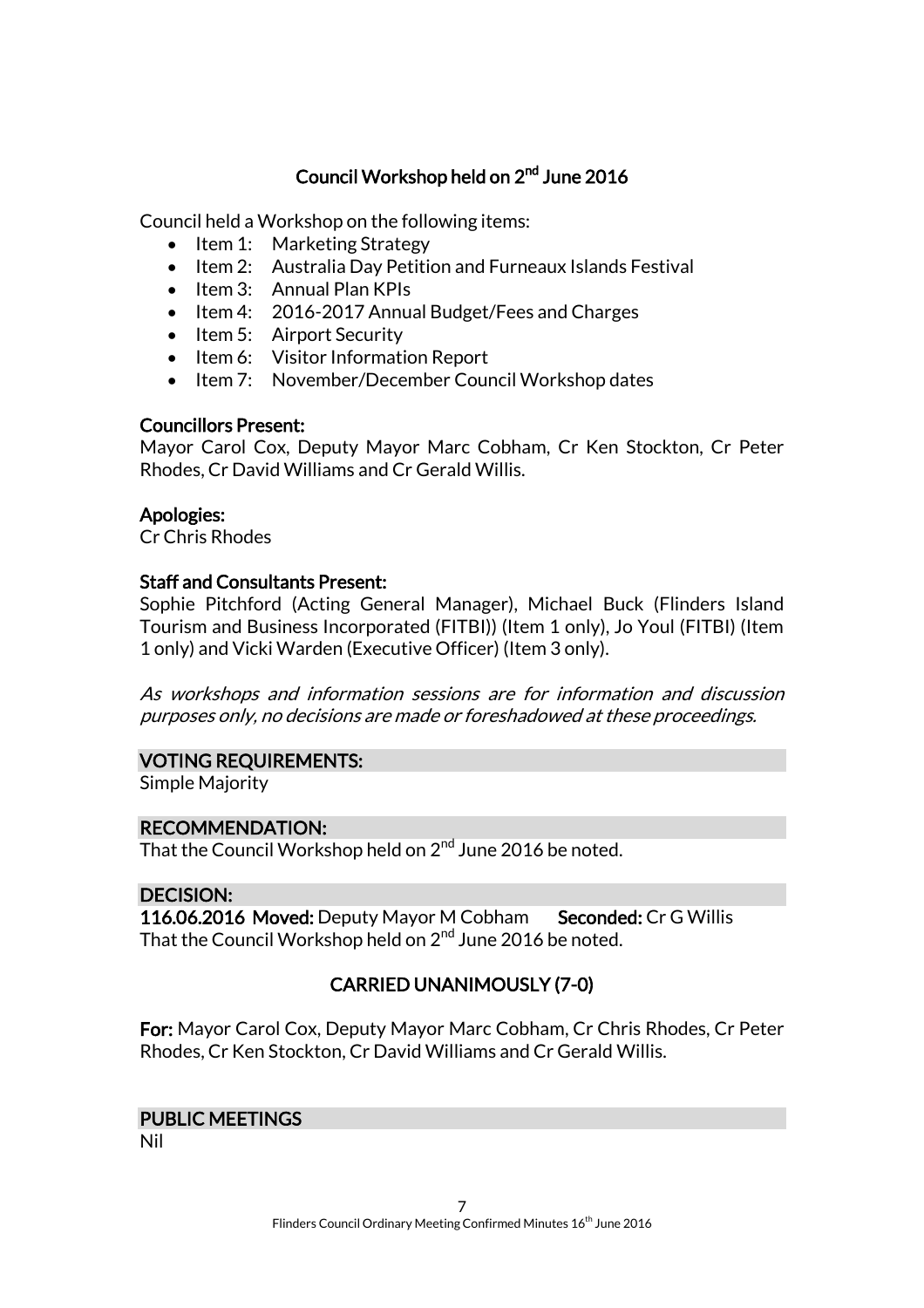# COUNCILLOR'S QUESTIONS ON NOTICE

Nil

# COUNCILLOR'S QUESTIONS WITHOUT NOTICE

# Question 1: Deputy Mayor M Cobham

A significant number of residents have asked why the new Whitemark Boat Ramp Jetty has been located on the 'wrong' side of the ramp. Can an explanation be sought for the change in location please?

### Mayor's response:

The question was taken on notice.

#### PUBLICATIONS/REPORTS TABLED FOR COUNCIL INFORMATION Nil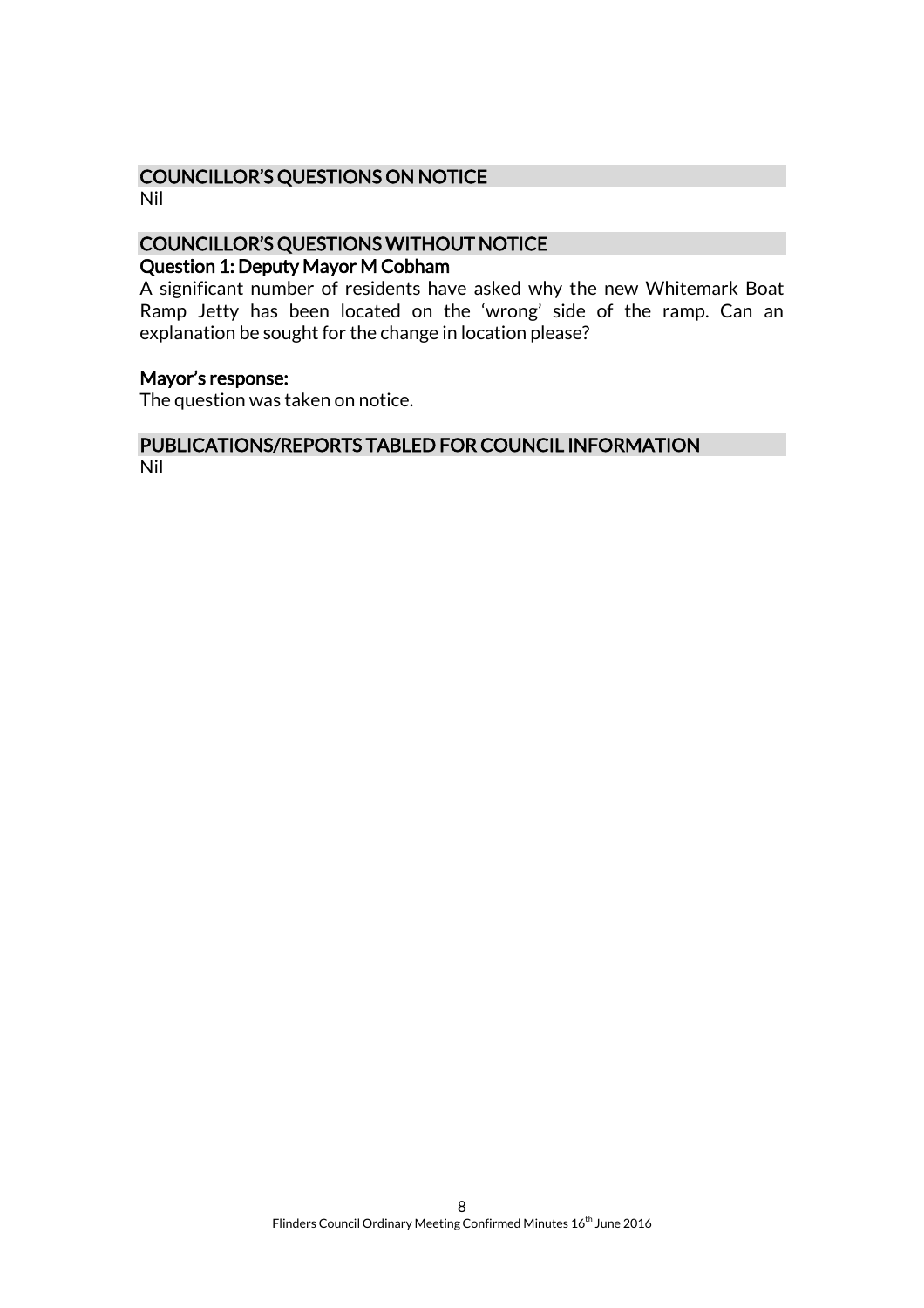# REPORTS TO BE RECEIVED

# General Manager's Performance Review Committee File No: PER/1500

<u>Annexure 1:</u> General Manager's Performance Review Committee meeting 31<sup>st</sup> May 2016 Confirmed Minutes (For Elected Members only)

### OFFICER'S REPORT (Sophie Pitchford, Acting General Manager):

The confirmed minutes of the General Manager's Performance Review Committee meeting held Tuesday  $31<sup>st</sup>$  May 2016 are provided for consideration. The minutes outline what the Committee has been working on to date and can now be accepted by Council.

### OFFICER'S RECOMMENDATION

That the confirmed minutes of the General Manager's Performance Review Committee meeting held Tuesday  $31<sup>st</sup>$  May 2016 be accepted.

### DECISION:

117.06.2016 Moved: Cr G Willis Seconded: Cr K Stockton

That the confirmed minutes of the General Manager's Performance Review Committee meeting held Tuesday  $31<sup>st</sup>$  May 2016 be accepted.

# CARRIED UNANIMOUSLY (7-0)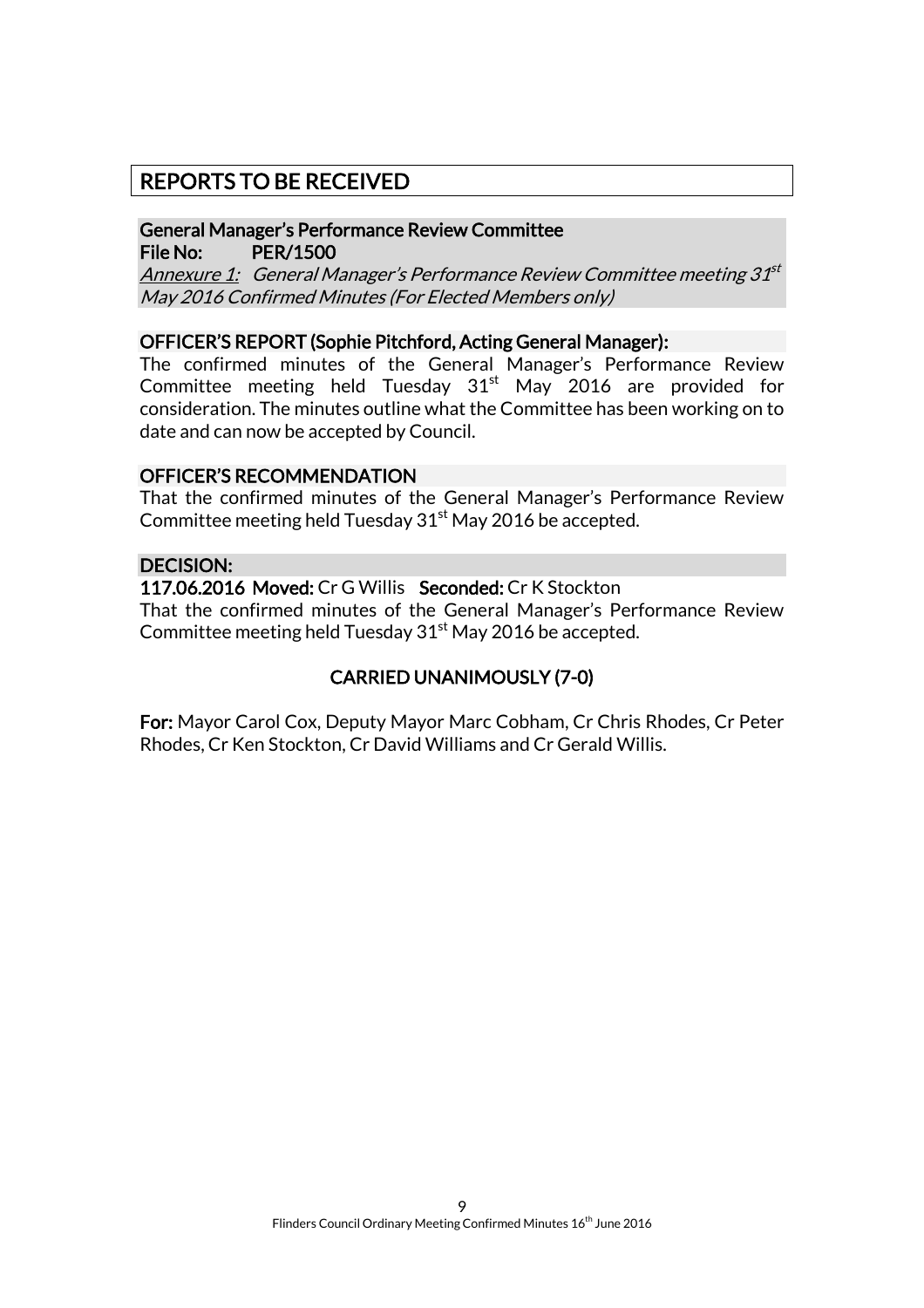### General Manager's Performance Review Committee File No: PER/1500

<u>Annexure 2:</u> General Manager's Performance Review Committee meeting 8th June 2016 Unconfirmed Minutes (For Elected Members only)

### OFFICER'S REPORT (Sophie Pitchford, Acting General Manager):

The unconfirmed minutes of the General Manager's Performance Review Committee meeting held Wednesday  $8^{\text{th}}$  June 2016 are provided for consideration. The minutes outline what the Committee has been working on to date and can now be accepted by Council.

### OFFICER'S RECOMMENDATION

That the unconfirmed minutes of the General Manager's Performance Review Committee meeting held Wednesday 8<sup>th</sup> June 2016 be noted.

### DECISION:

118.06.2016 Moved: Cr G Willis Seconded: Cr P Rhodes That the unconfirmed minutes of the General Manager's Performance Review Committee meeting held Wednesday  $8^{\rm th}$  June 2016 be noted.

# CARRIED UNANIMOUSLY (7-0)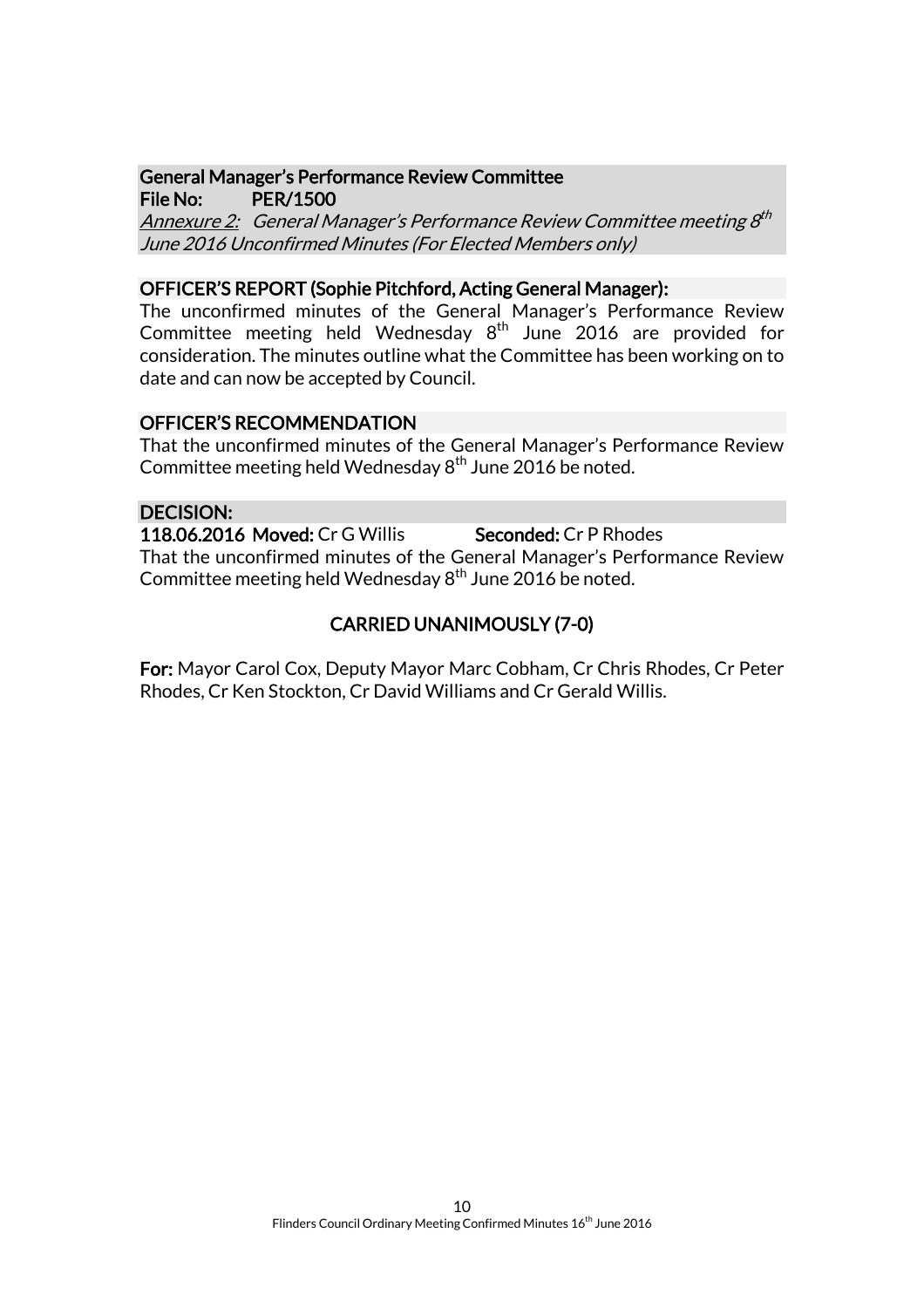#### Furneaux Group Aviation Special Committee File No: COM/0104

Annexure 3: Furneaux Group Aviation Special Committee meeting 8<sup>th</sup> June 2016 Unconfirmed Minutes

### OFFICER'S REPORT (Sophie Pitchford, Acting General Manager):

The unconfirmed minutes of the Furneaux Group Aviation Special Committee meeting held Wednesday  $8<sup>th</sup>$  June 2016 are provided for consideration. The minutes outline what the Committee has been working on to date and can now be noted by Council.

### OFFICER'S RECOMMENDATION

That the unconfirmed minutes of the Furneaux Group Aviation Special Committee meeting held Wednesday  $8<sup>th</sup>$  June 2016 be noted.

### DECISION:

119.06.2016 Moved: Deputy Mayor M Cobham Seconded: Cr K Stockton That the unconfirmed minutes of the Furneaux Group Aviation Special Committee meeting held Wednesday  $8<sup>th</sup>$  June 2016 be noted.

# CARRIED UNANIMOUSLY (7-0)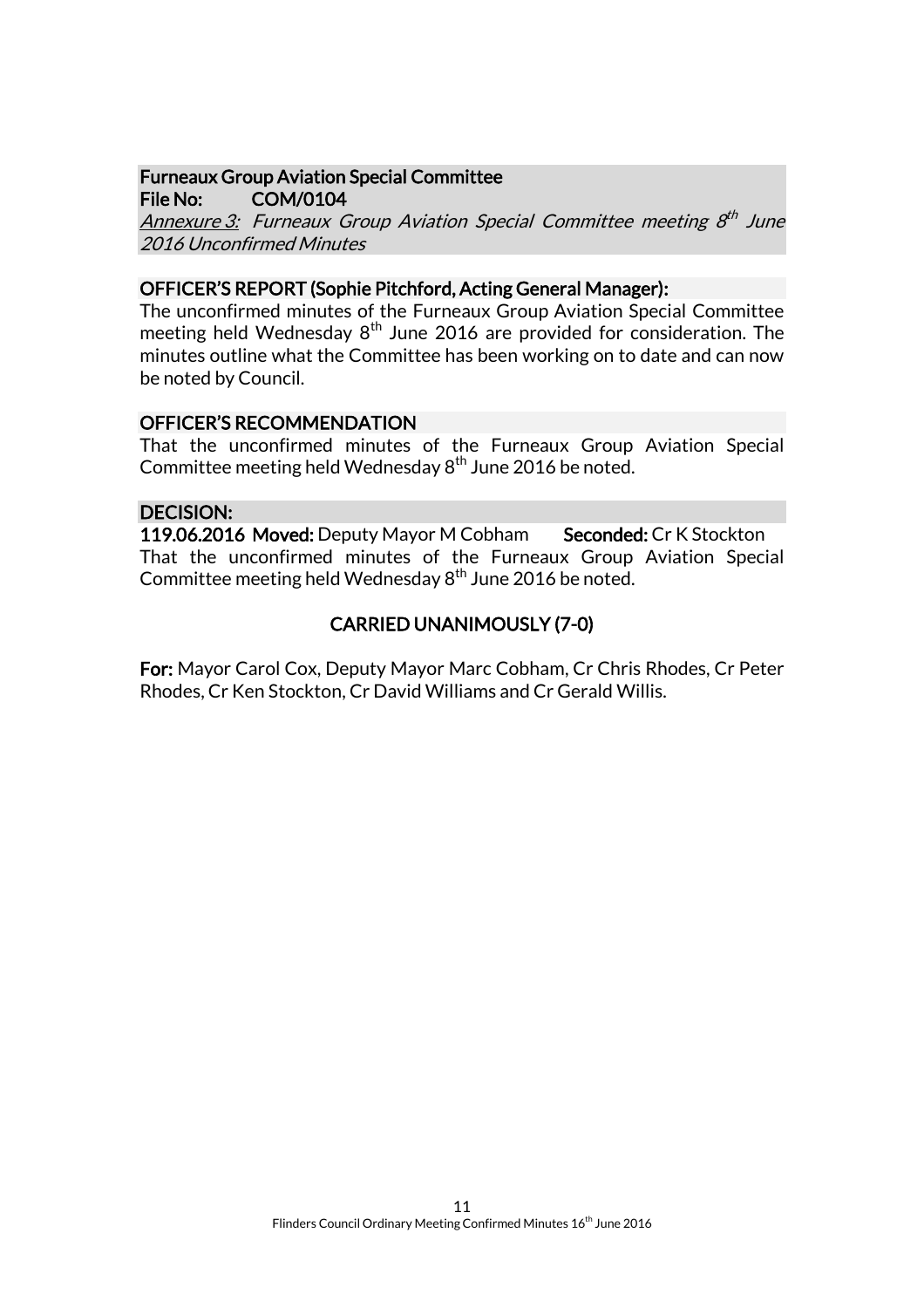# COUNCILLORS' REPORTS

### Report from Councillor Gerald Willis as the Flinders Council Representative on TasWater<br>File No: COU/0312

The previous report was presented 28<sup>th</sup> April 2016.

| <b>DATE</b> | <b>WHO</b>                                                                                                                 | <b>SUBJECT</b>                                                                                                                                                                                                                                                                                                   |
|-------------|----------------------------------------------------------------------------------------------------------------------------|------------------------------------------------------------------------------------------------------------------------------------------------------------------------------------------------------------------------------------------------------------------------------------------------------------------|
| 21.04.16    | Ailsa Sypkes,<br><b>General Manager</b><br>Legal and<br>Governance                                                         | Draft Quarterly Report to Owners'<br>Representatives - Progress Update to 31<br>March 2016 and a resent Notice of<br>General Meeting to be held at 10:30 am on<br>Thursday 12 May 2016 at Windsor<br>Community Precinct, 1 Windsor Drive,<br>Riverside with papers to follow.                                    |
| 23.04.16    | Ailsa Sypkes,<br><b>General Manager</b><br>Legal and<br>Governance                                                         | Papers for a General Meeting to be held at<br>10:30 am on Thursday 12 May 2016 at<br><b>Windsor Community Precinct, 1 Windsor</b><br>Drive, Riverside.                                                                                                                                                           |
| 13.05.16    | Ailsa Sypkes,<br><b>General Manager</b><br>Legal and<br>Governance                                                         | Requesting confirmation that Thursday 9<br>June would be a suitable date for a<br>meeting of Owners' Representatives as<br>discussed at the General Meeting of<br>TasWater on Thursday 12 May 2016. I<br>responded that the date is suitable and<br>that I would attend in person. Refer below<br>for my report. |
| 13.05.16    | Ailsa Sypkes,<br><b>General Manager</b><br>Legal and<br>Governance                                                         | Letter from Miles Hampton, Chairman,<br>setting out matters in relation to funding<br>being sought from the state and federal<br>governments in order that shortcomings<br>can be addressed.                                                                                                                     |
| 15.05.16    | Kimbra Constantine,<br><b>Executive Assistant</b><br>to Ailsa Sypkes,<br><b>General Manager</b><br>Legal and<br>Governance | Requesting confirmation that I will attend<br>a General Meeting on Thursday 9 June at<br>Windsor Community Hall, Riverside, West<br>Tamar. I responded that I would attend in<br>person.                                                                                                                         |
| 20.05.16    | Kimbra Constantine,<br><b>Executive Assistant</b><br>to Ailsa Sypkes,<br><b>General Manager</b><br>Legal and               | Advising that the proposed General<br>Meeting is confirmed for Thursday 9 June<br>at Windsor Community Hall, Riverside,<br>West Tamar.                                                                                                                                                                           |

# CORRESPONDENCE IN: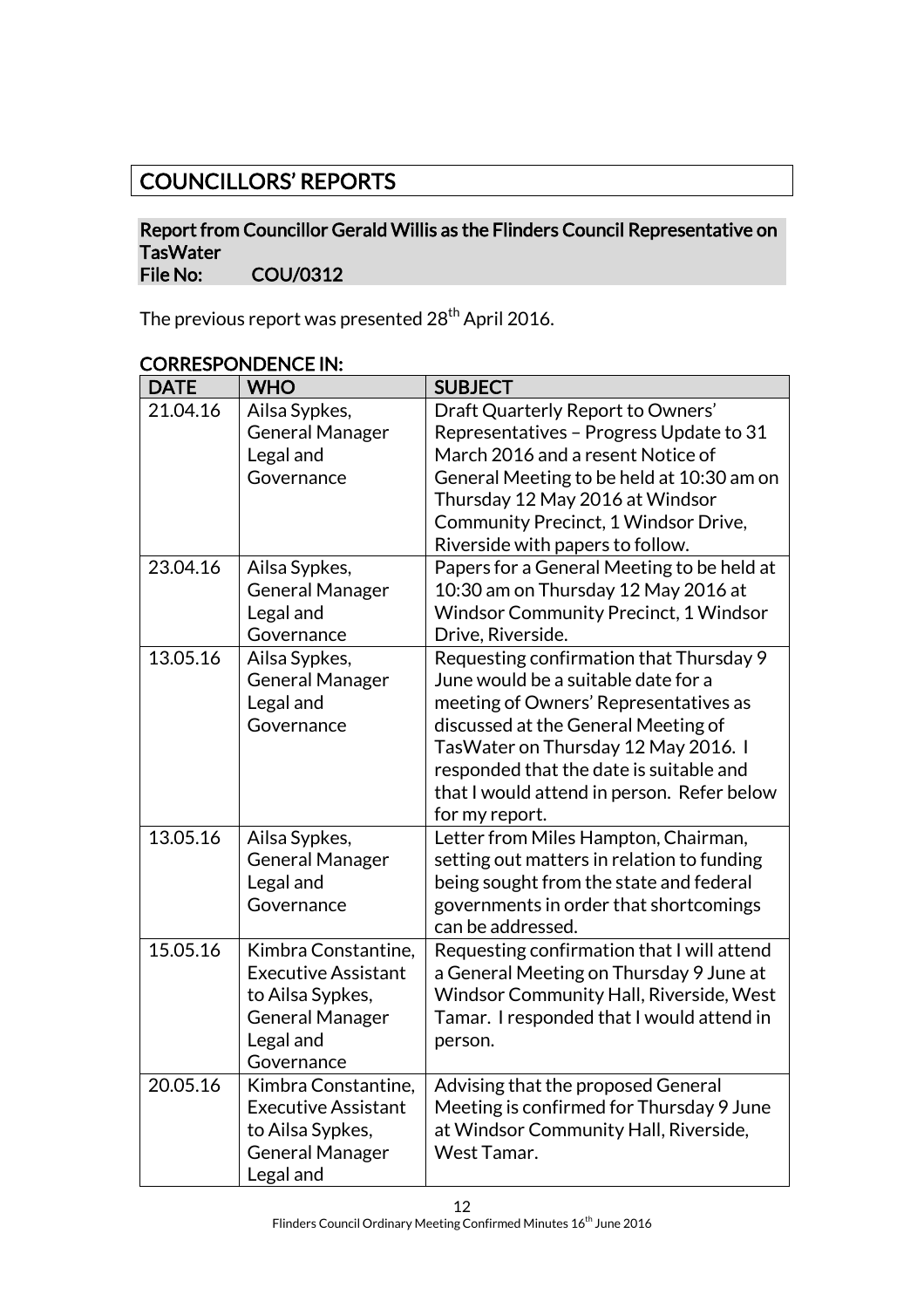|          | Governance      |                                         |
|----------|-----------------|-----------------------------------------|
| 03.06.16 | Ailsa Sypkes,   | Papers for a General Meeting to be held |
|          | General Manager | Meeting on Thursday 9 June at Windsor   |
|          | Legal and       | Community Hall, Riverside, West Tamar   |
|          | Governance      | along with a paper presented at the     |
|          |                 | General Meeting held Thursday 12 May    |
|          |                 | 2016.                                   |

# Meetings Attended:

# General Meeting - Thursday 12<sup>th</sup> May 2016 at Windsor Community Precinct, Riverside.

The agenda and papers have previously been distributed to Councillors.

Matters to report from the meeting are:

- Chief Representative's report; noted by the meeting.
- Chairman's update; noted by the meeting.
- Chief Executive Officer's report; noted by the meeting.
- Corporate Plan; noted by the meeting.
- External funding and proposed extension of distribution freeze.
	- $\circ$  This matter was dealt with at the Flinders Council meeting on 19<sup>th</sup> May.
- Proposed legislative changes.
	- o The executive of TasWater has discussed matters of a legislative nature with government representatives with a view to simplifying and standardising some matters. This motion was passed.
- Publication of water quality data.
	- o The meeting was given a presentation by management on issues associated with publishing data on water quality testing. As it was put to the meeting, there are 15,000 tests performed each month. To publish this data in the public arena and monitor subsequent enquiries would be expensive and require a large team. Management recommended that data not be published. The meeting agreed.
- Quarterly report to Owner's Representatives; noted by the meeting.
- There was no other business.

# General Meeting - Thursday 9<sup>th</sup> June 2016 at Windsor Community Precinct, Riverside.

A report on this meeting will be provided at the July General Meeting of Council.

# RECOMMENDATION:

That the report from Councillor Gerald Willis as the Flinders Council Representative on TasWater be received.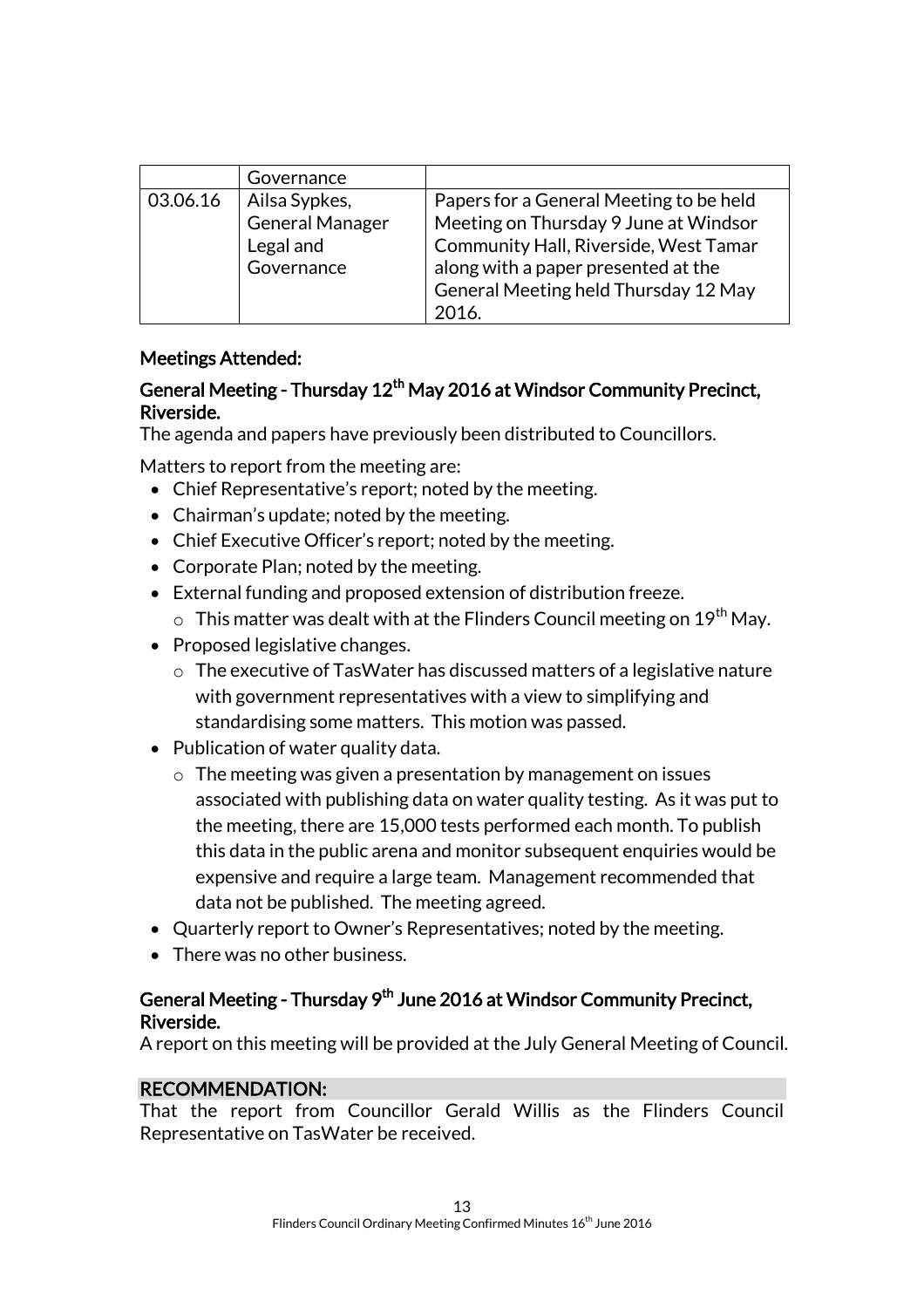### DECISION:

120.06.2016 Moved: Cr D Williams Seconded: Cr K Stockton That the report from Councillor Gerald Willis as the Flinders Council Representative on TasWater be received.

# CARRIED UNANIMOUSLY (7-0)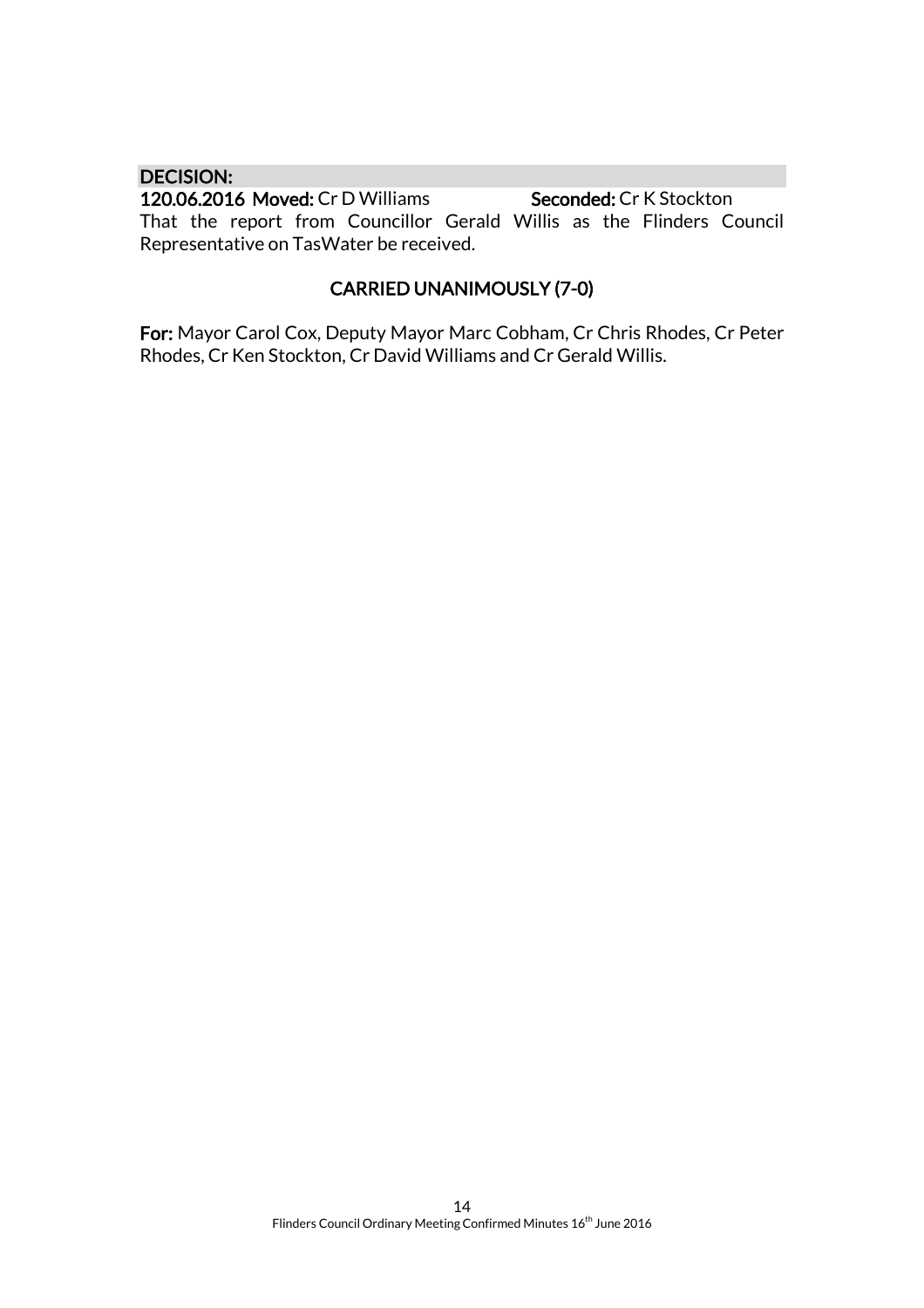# Deputy Mayor's Report - Cr Marc Cobham COU/0600

# ACTIVITIES:

| <b>DATE</b> | <b>ITEM</b>                                                      |  |  |
|-------------|------------------------------------------------------------------|--|--|
| 11.05.2016  | Meeting with resident re loose road gravel damaging car          |  |  |
| 11.05.2016  | Meeting with two residents re poor telecommunication issues      |  |  |
| 17.05.2016  | Phone call from resident re telecommunications issue             |  |  |
| 19.05.2016  | <b>Budget Workshop</b>                                           |  |  |
| 19.05.2016  | <b>Monthly Council Meeting</b>                                   |  |  |
| 19.05.2016  | Meeting with Flinders Island Aboriginal Association Inc. board - |  |  |
|             | re future of Furneaux Festival/Australia Day                     |  |  |
| 19.05.2016  | Phone call from resident re condition of Port Davies Rd and      |  |  |
|             | blocked roadside culverts across the Municipality                |  |  |
| 26.05.2016  | <b>Council Workshop</b>                                          |  |  |
| 27.05.2016  | Phone call from resident re the need for recycling of waste      |  |  |
| 02.06.2016  | <b>Budget Workshop</b>                                           |  |  |
| 02.06.2016  | Phone call from resident re future of our airport facility       |  |  |
| 06.06.2016  | Met with Council's Community Economic Development                |  |  |
|             | Manager - update on a few issues                                 |  |  |
| 07.06.2016  | Furneaux (Emita) Hall and Recreation Ground<br>Special           |  |  |
|             | Committee meeting                                                |  |  |
| 08.06.2016  | Meeting with a resident re cyclist signage update                |  |  |

# RECOMMENDATION:

That the Deputy Mayor's report be received.

# DECISION:

121.06.2016 Moved: Cr G Willis Seconded: Cr K Stockton That the Deputy Mayor's report be received.

# CARRIED UNANIMOUSLY (7-0)

For: Mayor Carol Cox, Deputy Mayor Marc Cobham, Cr Chris Rhodes, Cr Peter Rhodes, Cr Ken Stockton, Cr David Williams and Cr Gerald Willis.

Note: Cr Peter Rhodes advised that he had submitted reports for this meeting which were omitted from the agenda. The reports will be included in the July meeting agenda.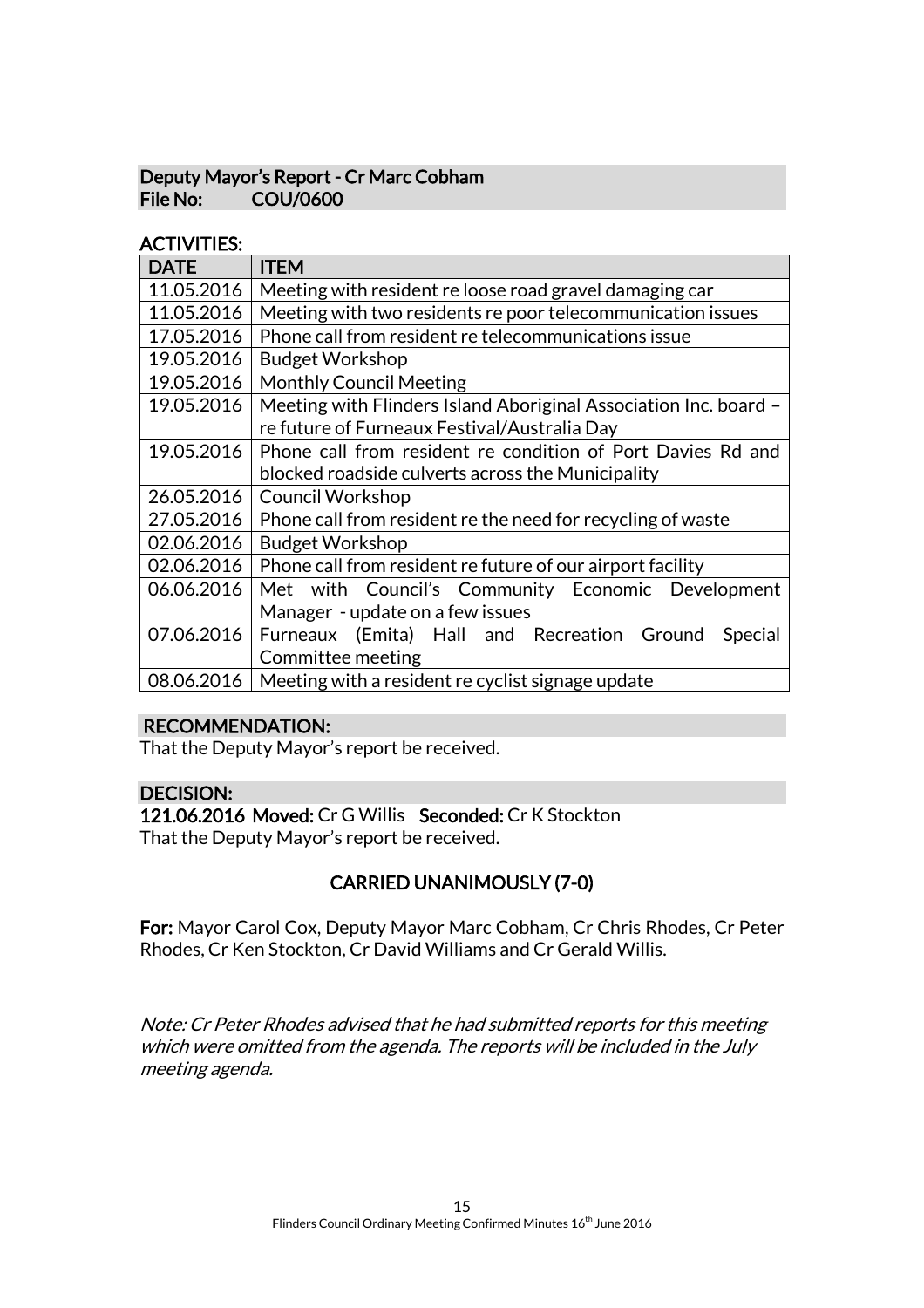# MAYOR'S REPORT:

| <b>ACTION</b>            | <b>Information</b> |
|--------------------------|--------------------|
| <b>PROPONENT</b>         | Mayor C Cox        |
| <b>FILE REFERENCE</b>    | COU/0600           |
| <b>ASSOCIATED PAPERS</b> | Nil                |

# REPORT:

# APPOINTMENTS:

| 11.05.16 | Lions' market                                               |  |
|----------|-------------------------------------------------------------|--|
| 16.05.16 | Flinders Island Tourism and Business Inc. (FITBI) Jim Jam   |  |
|          | Marketing Strategy initial display                          |  |
| 13.05.16 | Mayors' Workshop                                            |  |
| 13.05.16 | Mayors' Dinner                                              |  |
| 14.05.16 | Local Government Association of Tasmania (LGAT) General     |  |
|          | Meeting                                                     |  |
| 19.05.16 | <b>Budget and Annual Plan Workshop</b>                      |  |
| 19.05.16 | <b>Council Meeting</b>                                      |  |
| 19.05.16 | Met with Flinders Island Aboriginal Association Inc.        |  |
| 24.05.16 | Flinders Island District High School AGM                    |  |
| 25.05.16 | Met with J Cazaly & B Ridgeway with the Deputy Mayor        |  |
| 26.05.16 | Council Workshop (including budget)                         |  |
| 26.05.16 | Dr Alex Johns & family farewell                             |  |
| 27.05.16 | <b>Funeral of Libby Harper at St Helens</b>                 |  |
| 31.05.16 | Community member re building & plumbing                     |  |
| 31.05.16 | General Manager's Performance Review Committee meeting      |  |
| 31.05.16 | Met with Council's Strategic Planner re the Flinders Island |  |
|          | <b>Structure Plan</b>                                       |  |
| 01.06.16 | Flinders Island Aboriginal Association Inc. (FIAAI) Biggest |  |
|          | Morning Tea                                                 |  |
| 02.06.16 | Workshop including presentation from FITBI<br>the<br>on     |  |
|          | <b>Marketing Strategy</b>                                   |  |
| 03.06.16 | Northern Tasmania Development (NTD) Local Government        |  |
|          | Committee meeting                                           |  |
| 07.06.16 | Attended the Hospital Auxiliary meeting                     |  |
| 07.06.16 | Met with John Loudon, MPC, to discuss Federal Government    |  |
|          | cuts to Health Funding                                      |  |
| 08.06.16 | General Manager's Performance Review Committee meeting      |  |
| 08.06.16 | Furneaux Group Aviation Special Committee meeting           |  |
| 08.06.16 | Furneaux Community Health Special Committee meeting         |  |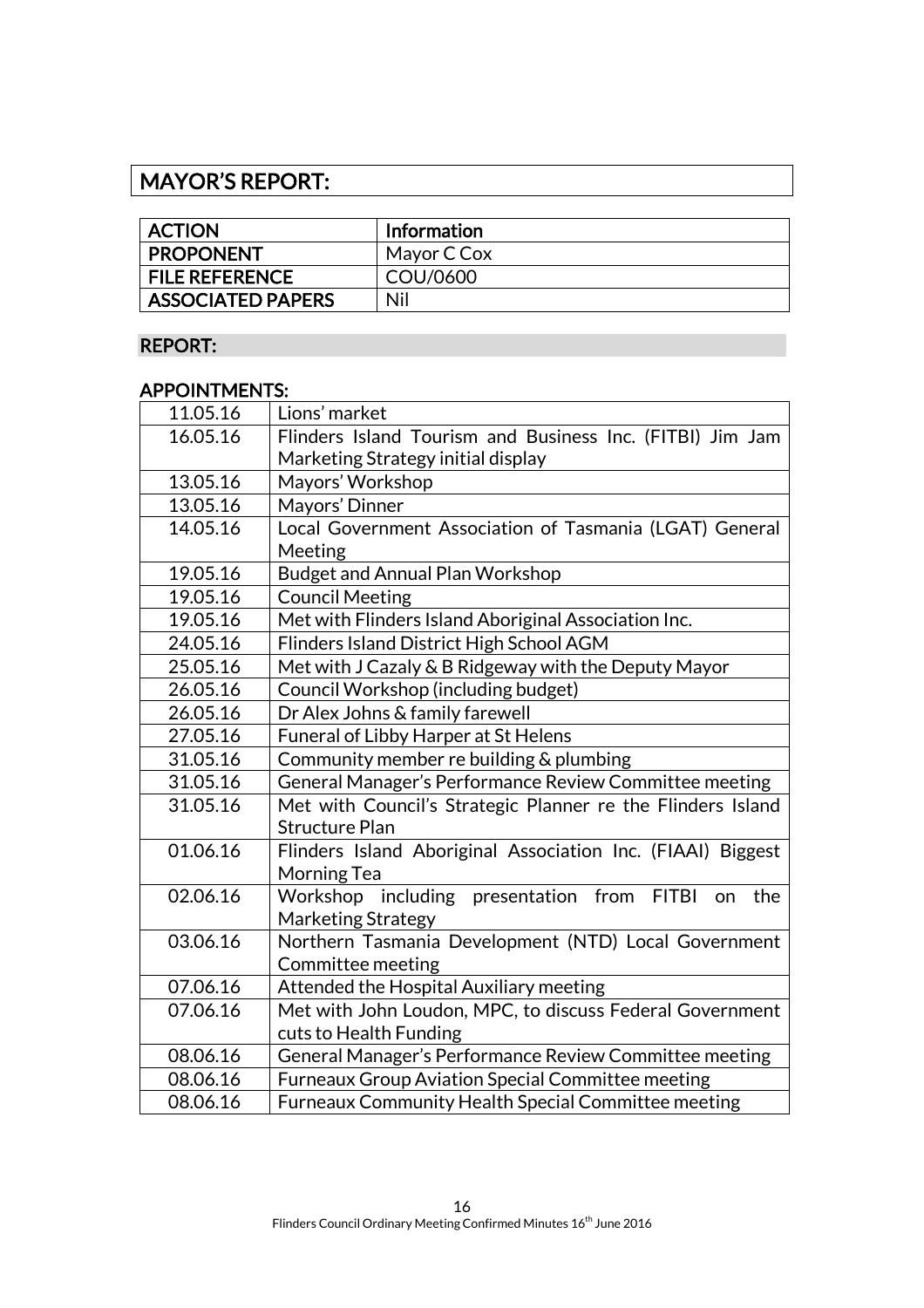# Local Government Association of Tasmania (LGAT) Meetings:

The Agendas and Minutes of the LGAT meeting are public documents and can be accessed on the LGAT website. Attendance provided another chance to network.

# Dr Alex Johns & Family Farewell:

Many community members gathered at the Interstate on short notice to thank Dr Alex for his service to Islanders and Jenny and the girls for their full participation in the Community during their years on the Island. Alex took the opportunity of a change in medical service provider to the Islands to move to the next phase in his, Jenny's and the girls' lives.

# Flinders Island Aboriginal Association Inc (FIAAI) Biggest Morning Tea:

This event was typical of fundraising events on the Island raising over \$1300 for Cancer research. Thank you FIAAI, not only for your support of Cancer Research, but for making it an opportunity for community members to get together over a cuppa.

# Northern Tasmania Development (NTD) Local Government Committee **Meeting**

A report has been circulated to Councillors. The meeting considered the expenditure and budget for 2016-17. Councils as part of NTD also supported Ferment Tasmania and the Asia Engagement Strategy as projects that will assist in a rejuvenation of economic activity in the area.

| <b>DATE</b> | <b>WHO</b>            | <b>SUBJECT</b>                         |
|-------------|-----------------------|----------------------------------------|
| 09.05.16    | T Clark, Northern     | Invitation to media event for northern |
|             | Tasmania              | Mayors regarding the northern region's |
|             | Development (NTD)     | support of the UTAS move to an inner   |
|             |                       | city campus                            |
| 10.05.16    | Department of Premier | Local Government Forum - Health and    |
|             | and Cabinet           | Wellbeing                              |
| 12.05.16    | G Palmer, LGAT        | New Code of Conduct Framework-         |
|             |                       | example motion to dissolve local code  |
|             |                       | of conduct panels                      |
| 13.05.16    | M Hampton, Board      | <b>External Funding proposal</b>       |
|             | Chairman, TasWater    |                                        |
| 13.05.16    | S Watson, Local       | 2016 LGAT Annual Conference            |
|             | Government            | Program and Registration Form          |
|             | Association of        |                                        |
|             | Tasmania (LGAT)       |                                        |
| 16.05.16    | Launceston Chamber    | Support for new proposed NTD model     |
|             | of Commerce           |                                        |

# CORRESPONDENCE IN: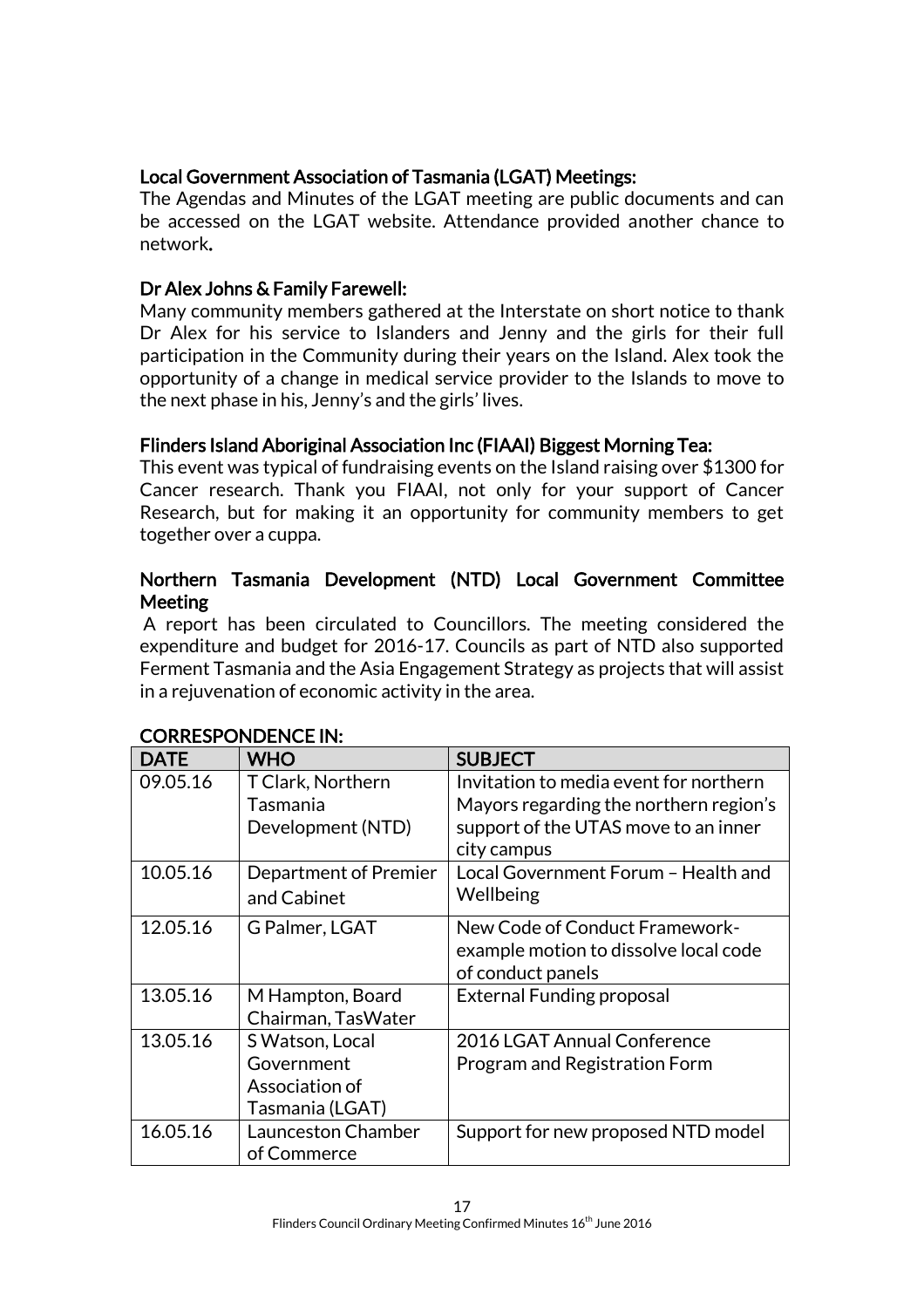| 16.05.16 | <b>Heart Foundation</b><br>Tasmania                                      | Invite to Fundraising Event 2016                                                                                                  |
|----------|--------------------------------------------------------------------------|-----------------------------------------------------------------------------------------------------------------------------------|
| 17.05.16 | M Tetlow, NTD                                                            | Defence Maritime Opportunities -                                                                                                  |
|          |                                                                          | Forum in Launceston                                                                                                               |
| 20.05.16 | <b>Lions Club of Flinders</b><br>Island                                  | Invite to Annual Changeover Dinner                                                                                                |
| 20.05.16 | <b>T Clark, NTD</b>                                                      | Northern Tasmania Councils confirm<br>their support of University of Tasmania<br>(UTAS) Transformation Project - Media<br>Release |
| 20.05.16 | Launceston Airport                                                       | Northern Midlands Council fails to<br>accept outcome of Commonwealth's<br>independent valuation                                   |
| 24.05.16 | P Nugent                                                                 | Response to resident's proposal to<br>change name of Emita Nature<br><b>Recreation Area</b>                                       |
| 24.05.16 | P Gutwein, Minister for<br>Local Planning and<br><b>Local Government</b> | Launch of Good Governance Guide for<br><b>Tasmanian Councils</b>                                                                  |
| 24.05.16 | M Brewster, CEO,<br><b>TasWater</b>                                      | Response to query re pricing structure                                                                                            |
| 26.05.16 | <b>LGAT</b>                                                              | State Budget 2016-17 summary                                                                                                      |
| 27.05.16 | G Barnett MP,<br>Parliamentary<br>Secretary for Small<br><b>Business</b> | Tasmanian budget 2016-17 media<br>release on Small Business                                                                       |
| 29.05.16 | K Lilly                                                                  | Survey reminder - Health in Councils                                                                                              |
| 29.05.16 | A Nikolic, MP                                                            | Minister for Regional Communications<br>announcement                                                                              |
| 29.05.16 | W Summers, A Nikolic's<br>office                                         | Announcement by Minister Fiona Nash                                                                                               |
| 30.05.16 | T Clark, NTD                                                             | Agenda and documentation for NTD<br>Local Government Committee meeting<br>3 June                                                  |
| 30.05.16 | D Grutzner                                                               | Response to Code of Conduct letter                                                                                                |
| 30.05.16 | <b>Minister for State</b><br>Growth                                      | Three phase power at Markarna Park                                                                                                |
| 30.05.16 | M Ferguson, MP                                                           | News for Tasmanians - state budget<br>information                                                                                 |
| 31.05.16 | <b>LGAT</b>                                                              | Media Release - State Funds for the full<br>implementation of the Planning<br>Schemes Online Project (iPlan)                      |
| 31.05.16 | K Ives-Heap                                                              | Thank you on behalf of the<br>Acappelicans for the community grant                                                                |
| 31.05.16 | <b>LGAT</b>                                                              | Media Release - State funds for                                                                                                   |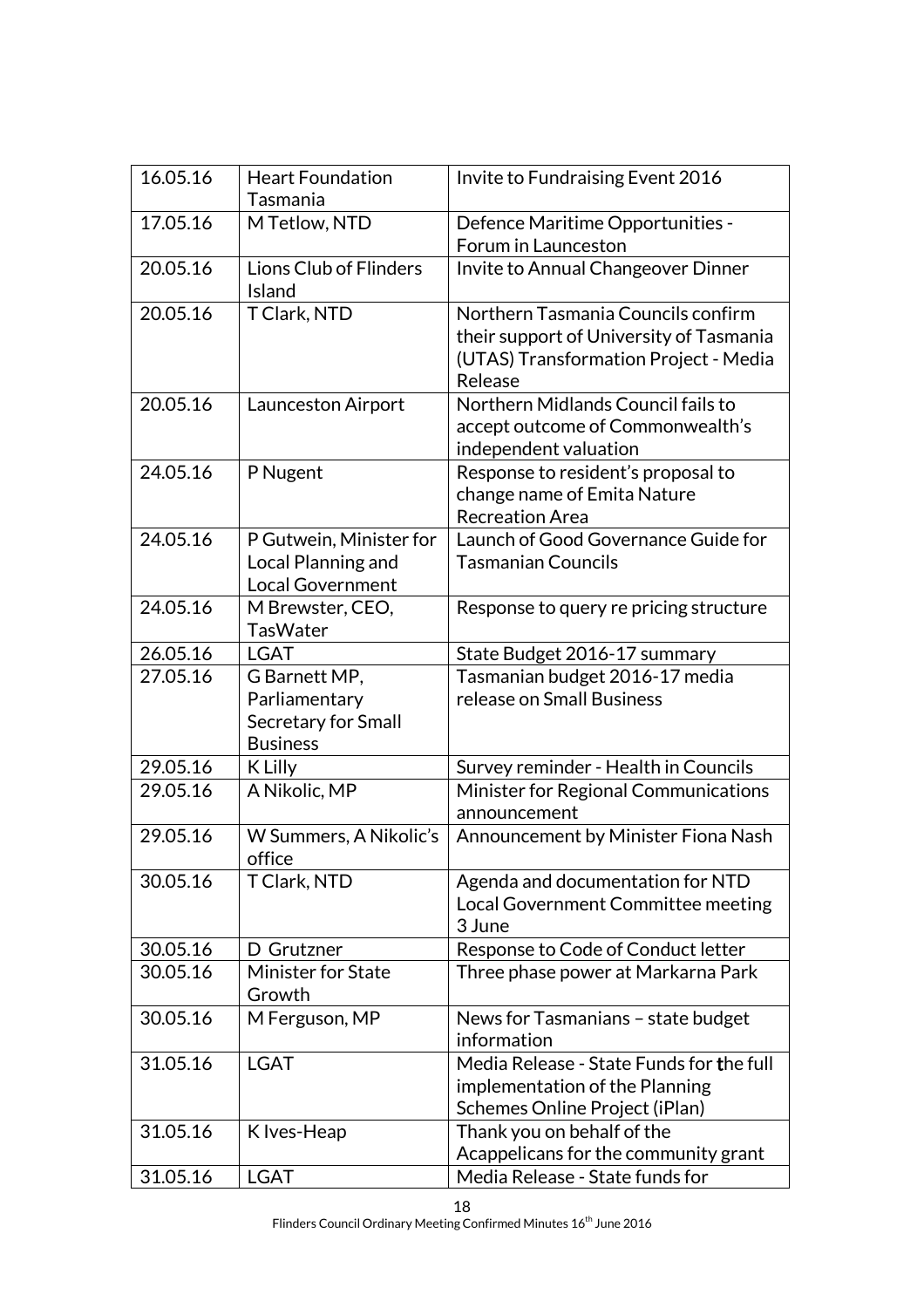|          |                             | planning welcomed                                 |
|----------|-----------------------------|---------------------------------------------------|
| 31.05.16 | <b>Australian Local</b>     | Joint Infrastructure Statement                    |
|          | Government                  |                                                   |
|          | <b>Association (ALGA)</b>   |                                                   |
| 01.06.16 | C Wilson, Tasmania          | <b>TasPorts Schedule of Ports Charges</b>         |
|          | Ports Corporation           | effective 1 July 2016                             |
| 01.06.16 | S, Commons                  | <b>Tasmanian Community Achievement</b>            |
|          |                             | Awards - Nominations are now open                 |
| 01.06.16 | <b>Tasmanian Volunteer</b>  | Reduced speed limits at emergency                 |
|          | Fire Brigades               | incidents                                         |
|          | Association                 |                                                   |
| 02.06.16 | <b>Natural Resource</b>     | Tamar Estuary Report Card launch -                |
|          | Management (NRM)            | apology sent                                      |
|          | North                       |                                                   |
| 03.06.16 | A Nikolic, MP               | Election update eNewsletter                       |
| 03.06.16 | Ten Days on the Island      | Ten Days on the Island June 2016 news             |
| 03.06.16 | <b>Order of Australia</b>   | Significance of the Order of Australia            |
|          | Association                 | Awards                                            |
| 06.06.16 | <b>K</b> Barrett            | Large deposit needed for home loans               |
| 06.06.16 | T Clark, NTD                | Query from NTD meeting re budget                  |
|          |                             | clarification                                     |
| 07.06.16 | K Stephenson, CEO,          | Information regarding Tasmanian Local             |
|          | LGAT                        | Government relief and recovery policy             |
|          |                             | for flood affected councils                       |
| 07.06.16 | University of Tasmania      | <b>Update regarding Education</b>                 |
|          |                             | Ambassadors Tasmania                              |
| 07.06.16 | <b>K</b> Stockton           | Flooding of house                                 |
| 08.06.16 | M Easton, Integrity         | Assistance with implementing the                  |
|          | Commission                  | Model Code of Conduct for Councillors             |
| 08.06.16 | <b>Biosecurity Tasmania</b> | Biosecurity Advisory 11/2016 - Public             |
|          |                             | comment invited on proposal to import             |
|          |                             | black-headed python                               |
| 08.06.16 | K Stephenson, CEO,          | <b>Clarification of Tasmanian Local</b>           |
|          | LGAT                        | Government relief funding                         |
| 09.06.16 | Stornoway                   | Invitation to 40 <sup>th</sup> anniversary dinner |
| 09.06.16 | K Warner, Governor of       | Invitation to attend a reception to mark          |
|          | Tasmania                    | the Journey to Recognition - 27 June              |
| 08.06.16 | S Akinyi, ALGA              | Free ALGA News subscription                       |

# CORRESPONDENCE OUT:

| DATE     | <b>WHO</b>         | <b>SUBJECT</b>                         |
|----------|--------------------|----------------------------------------|
| 11.05.16 | M Buck, Flinders   | Notice of Cr Chris Rhodes' resignation |
|          | Island Tourism and | I FITBI                                |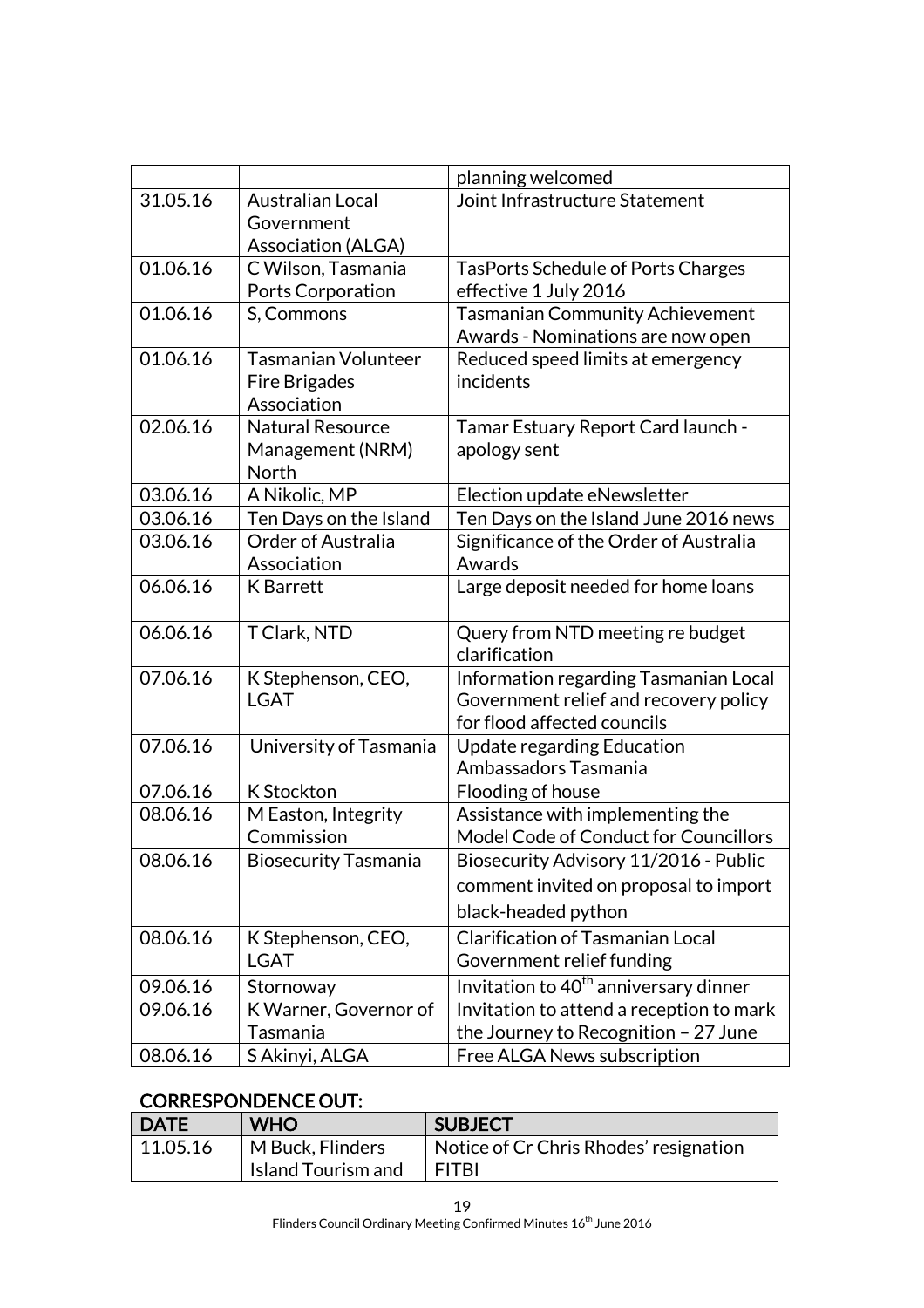|          | <b>Business Inc. (FITBI)</b> |                                            |
|----------|------------------------------|--------------------------------------------|
| 19.05.16 | T Clark, NTD                 | Inability to attend media event for        |
|          |                              | northern Mayors UTAS move to an inner      |
|          |                              | city campus                                |
| 20.05.16 | Lions Club of                | Inability to attend Changeover Dinner      |
|          | <b>Flinders Island</b>       |                                            |
| 24.05.16 | M Buck, FITBI                | Council representation on FITBI            |
|          |                              |                                            |
| 24.05.16 | 10 Community                 | <b>Results of Community Grant and Gunn</b> |
|          | Groups                       | Bequest applications                       |
| 26.05.16 | D Grutzner                   | Disbanding of Code of Conduct Panel        |
| 29.05.16 | W Summers, A                 | Announcement by Minister Fiona Nash        |
|          | Nikolic's office             |                                            |
| 30.05.16 | M Ferguson, MP               | Thank you for budget information           |
| 07.06.16 | M Revie                      | Replacement SES truck                      |
| 06.06.16 | <b>K</b> Barrett             | Large deposit needed for home loans        |
| 07.06.16 | M Wheatley                   | Response to public question -              |
|          |                              | telecommunications on election wish list   |
| 07.06.16 | K Stephenson, CEO,           | Thank you for information triggering the   |
|          | <b>LGAT</b>                  | Tasmanian Local Government relief and      |
|          |                              | recovery policy                            |
| 08.06.16 | <b>K</b> Stockton            | Flooding of house                          |
| 08.06.16 | A Nikolic, MP                | Telecommunications access                  |

# VOTING REQUIREMENTS:

Simple Majority

### RECOMMENDATION:

That the Mayor's report be received.

### DECISION:

122.06.2016 Moved: Deputy Mayor M Cobham Seconded: Cr C Rhodes That the Mayor's report be received.

# CARRIED UNANIMOUSLY (7-0)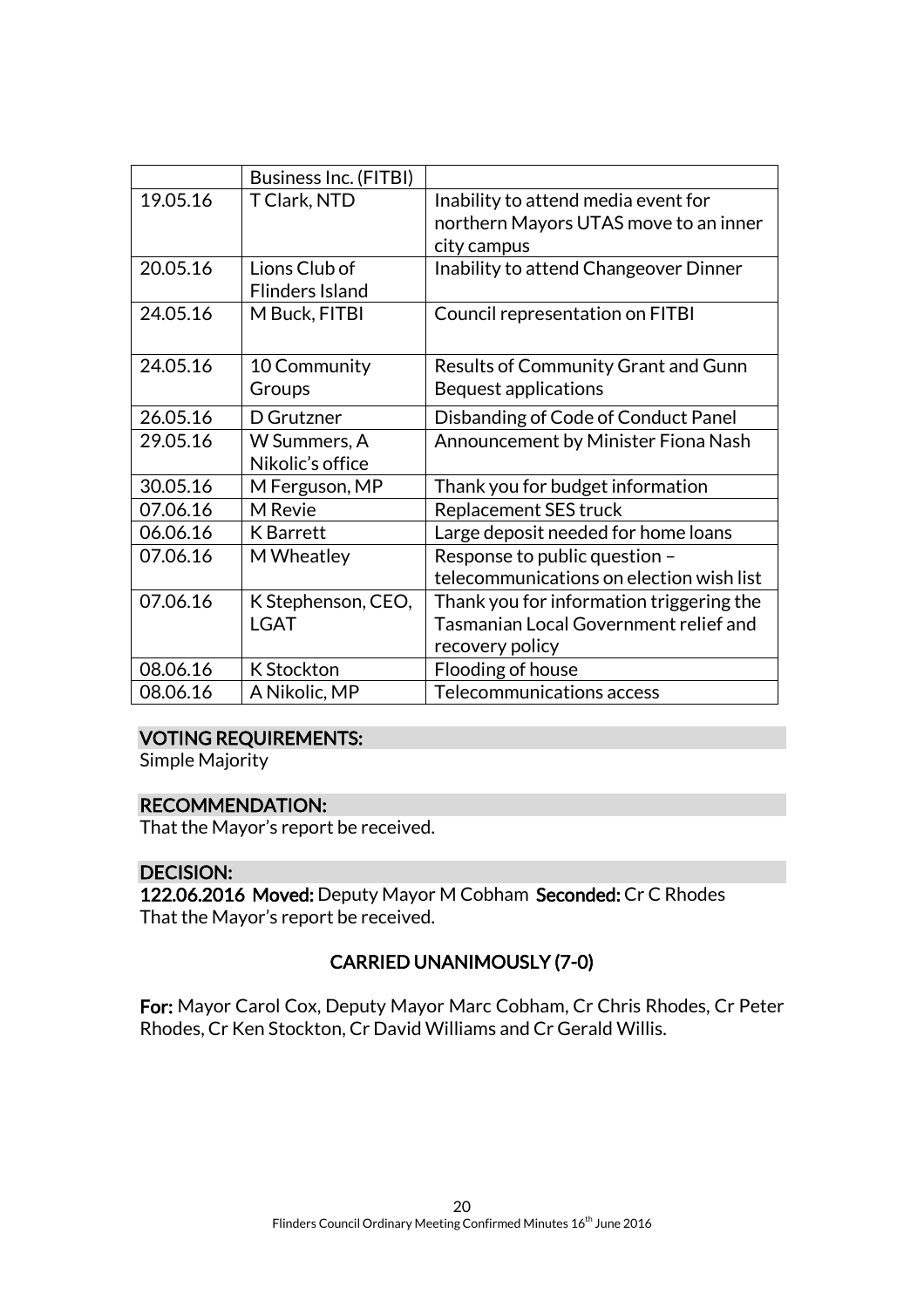# A. DEVELOPMENT SERVICES AND PLANNING APPLICATIONS

| <b>ACTION</b>            | <b>Information</b>                             |
|--------------------------|------------------------------------------------|
| <b>PROPONENT</b>         | <b>Council Officer</b>                         |
| <b>OFFICER</b>           | Jacci Viney, Development Services Coordinator  |
| <b>FILE REFERENCE</b>    | DSV/0300                                       |
| <b>ASSOCIATED PAPERS</b> | Annexure 4: Planner's Information Report - May |
|                          | 2016                                           |

### Item A1: Development Application Report

#### INTRODUCTION:

The purpose of this report is to provide Councillors with an update of the applications which have been dealt with by the Planning Department for the month of October as per the council motion 249.09.2015, passed at the  $24<sup>th</sup>$ September 2015 Council Meeting.

Council has requested that the planning consultancy service (West Tamar Council) provide this detail to Council on a monthly basis.

### PREVIOUS COUNCIL CONSIDERATION:

Some items may have been considered at meetings of Council while the remainder have been approved under delegation by the General Manager.

### OFFICER'S REPORT:

Refer to Annexure 4. Planner's Information Report – May 2016, provided by West Tamar Council.

### VOTING REQUIREMENTS:

Simple Majority

#### OFFICER'S RECOMMENDATION:

That the report be received.

### DECISION:

123.06.2016 Moved: Cr G Willis Seconded: Cr C Rhodes That the report be received.

# CARRIED UNANIMOUSLY (7-0)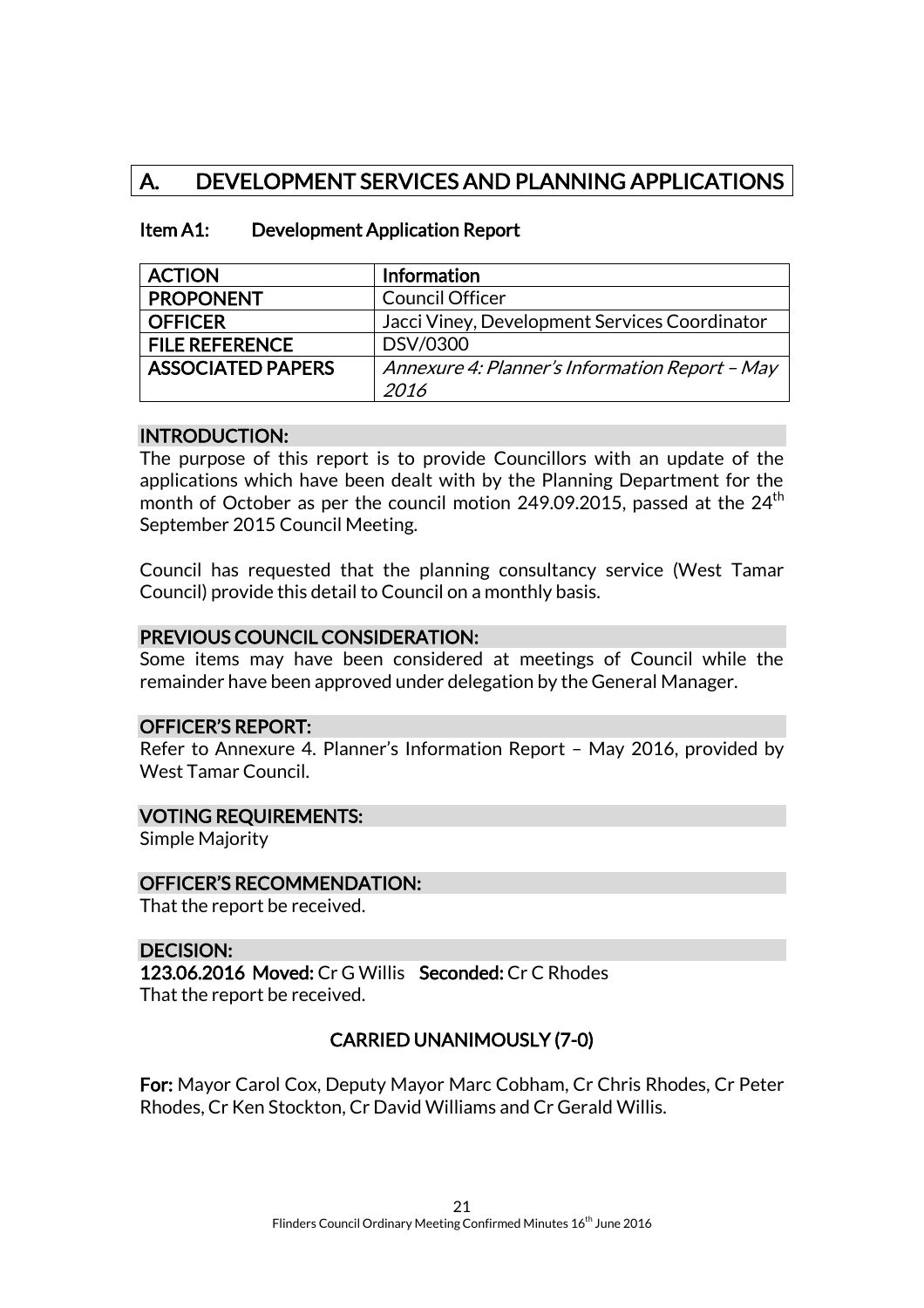# B. CORPORATE SERVICES

| Item B1: | Variation to the 2015/16 Budget Review |
|----------|----------------------------------------|
|----------|----------------------------------------|

| <b>ACTION</b>            | Information                                          |
|--------------------------|------------------------------------------------------|
| <b>PROPONENT</b>         | <b>Council Officer</b>                               |
| <b>OFFICER</b>           | Sophie Pitchford, Acting General Manager             |
| <b>FILE REFERENCE</b>    | FIN/0701                                             |
| <b>ASSOCIATED PAPERS</b> | Annexure 5: Capital Works Program Budget             |
|                          | Annexure 6: Quotations (For elected Members<br>only) |

### INTRODUCTION:

Three variations to the 2015/16 Capital Works Budget have been identified.

### PREVIOUS COUNCIL CONSIDERATION:

99.05.2016  $13^{th}$  May 2016

### OFFICER'S REPORT:

1. In line with the ten year Asset Management Plan, a number of problematic areas with drainage have been identified and will require kerb and channels. Second hand kerb and channel machines are extremely rare and Council has an opportunity to purchase one that has become available for \$10,000.

To fund the purchase of the machine, a budget re-allocation from the footpath budget will be required.

2. Council is currently not operating the airport in line with the Transport Security Program due to the gates/doors not locking. As a result, some of the gates have been chained in order to minimise any risk exposure. The airport security system is old and redundant and requires an urgent upgrade.

Along with a new security system, it is in the interest of Council to install closed circuit television (CCTV) in order to protect Council if and when an incident occurs.

A reallocation of funds from the Airport Business Plan budget would allow for the purchase of a new security system for \$11,810.70 and the installation of CCTV for \$3,608.

A new battery every four years at a cost of \$100.00 would be required as ongoing maintenance of the security system.

3. The Flinders Island Harriers applied for a 2016 Community Grant for the purchase of two portable toilets for the annual running festival held in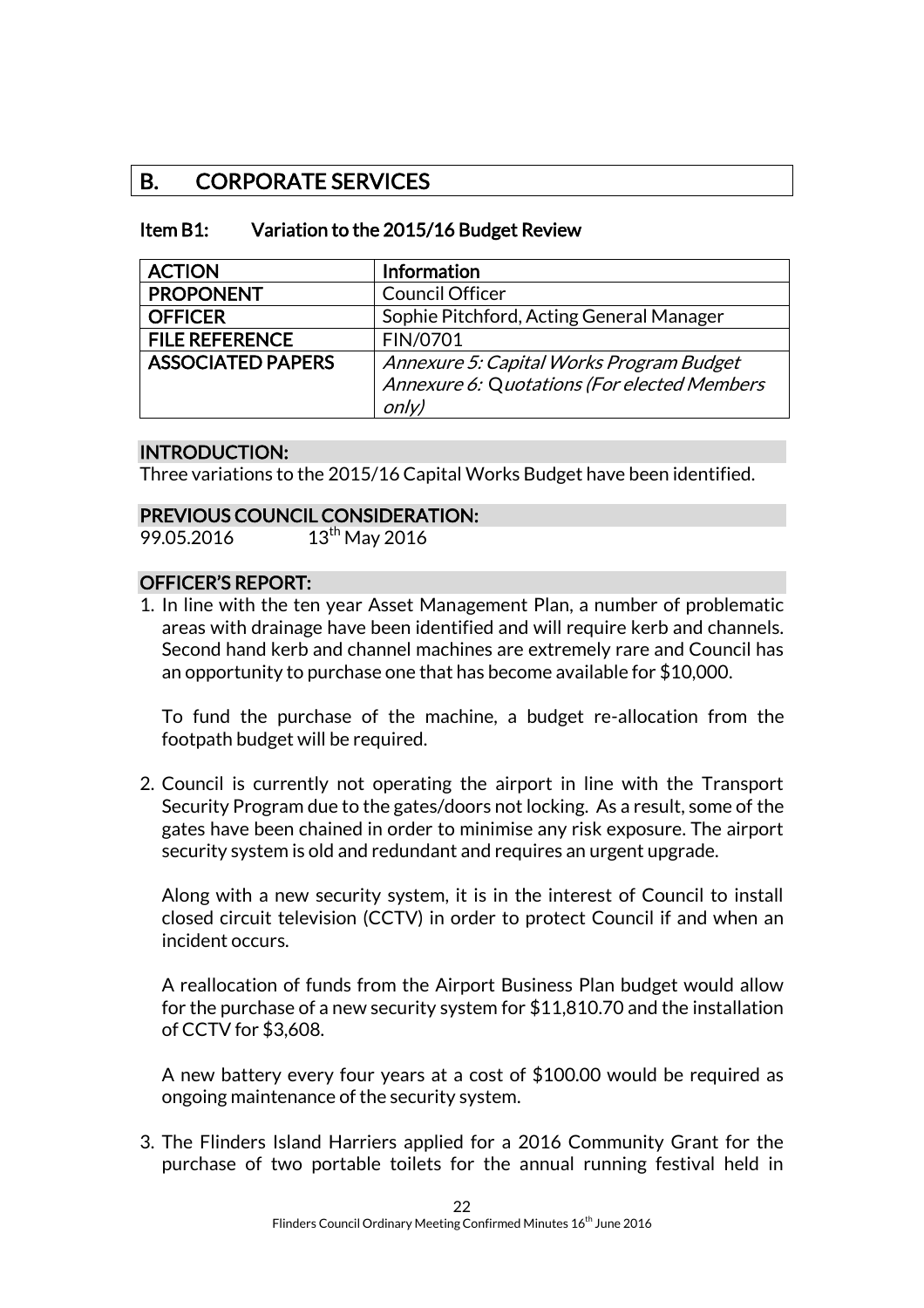September. Instead of funding the Flinders Island Harriers grant application, at the 13th May Ordinary Council Meeting Council passed the following motion:

"99.05.2016 Moved: Cr D Williams Seconded: Deputy Mayor M Cobham

That Council purchase two additional portable toilets. These toilets are also to be made available on an as needs basis for significant community events.

### CARRIED UNANIMOUSLY (6-0)

For: Mayor Carol Cox, Deputy Mayor Marc Cobham, Cr Chris Rhodes, Cr Peter Rhodes, Cr David Williams and Cr Gerald Willis."

The quote provided as part of the Community Grant was for two portable toilets without trailers. If Council purchased toilets without trailers they would have to be transported in the back of a truck and Council would not allow community members to transport the toilets. Council would always be relied on to deliver them and staff resources are limited. Toilets with trailers would be able to be transported by community members.

The quote for two portable toilets on trailers is more than double the original quote at \$12,135 Exc. GST.

As Council already has one portable toilet, the purchase of one additional toilet would meet community needs rather than the purchase of two. A reallocation of funds from the Public Toilet Upgrade would allow for the purchase of one additional toilet at a cost of \$6067.50. In order to proceed with this recommendation Council would first have to rescind motion 99.05.2016.

# STATUTORY REQUIREMENT:

Local Government Act 1993 Environmental Management Pollutions Control Act 1993

### POLICY/STRATEGIC IMPLICATIONS:

- 5. Liveability Protect, improve and promote the safety, creativity, health and wellbeing of the Islands' communities.
	- 5.2 Support cultural activities that foster social engagement and emotional wellbeing and provide opportunities for creative expression.

# BUDGET AND FINANCIAL IMPLICATIONS:

- 1. Budget reallocation of \$10,000 from the Footpath budget.
- 2. Budget reallocation of \$15418.70 from the Airport Business Plan budget.
- 3. Budget reallocation of \$6067.50 from the Public Toilet Upgrade budget.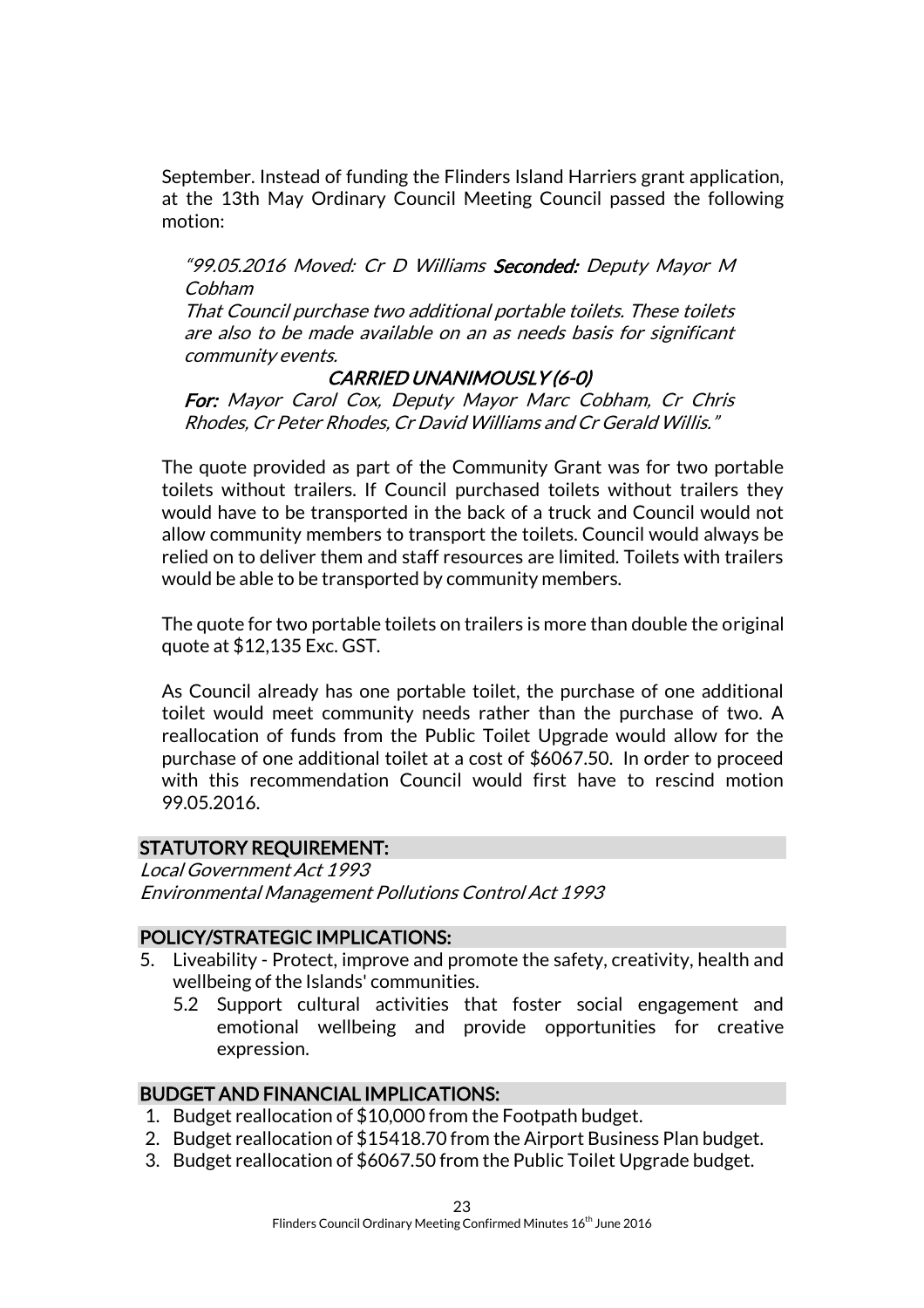# RISK/LIABILITY:

To not rectify drainage issues will lead to ongoing problems and not address the ten year asset management plan.

By not providing a compliant security system at the airport, Council will be exposed to ongoing risk.

# VOTING REQUIREMENTS:

Absolute Majority

# OFFICER'S RECOMMENDATION:

That Council rescinds motion 99.05.2016 "That Council purchase two additional portable toilets. These toilets are also to be made available on an as needs basis for significant community events. "

And

That Council approves the following three budget variation requests to the 2015/16 Capital Works Program Budget:

- 1. Reallocation of \$10,000 from the Footpath budget to purchase a kerb and channel machine,
- 2. Reallocation of \$15,418.70 from the Airport Business Plan budget to purchase new airport security.
- 3. Reallocation of \$6067.50 from the Public Toilet Upgrade budget to purchase an additional portable toilet with a trailer.

# DECISION:

124.06.2016 Moved: Cr G Willis Seconded: Deputy Mayor M Cobham That Council rescinds motion 99.05.2016 "That Council purchase two additional portable toilets. These toilets are also to be made available on an as needs basis for significant community events. "

### And

That Council approves the following three budget variation requests to the 2015/16 Capital Works Program Budget:

- 1. Reallocation of \$10,000 from the Footpath budget to purchase a kerb and channel machine,
- 2. Reallocation of \$15,418.70 from the Airport Business Plan budget to purchase new airport security.
- 3. Reallocation of \$6067.50 from the Public Toilet Upgrade budget to purchase an additional portable toilet with a trailer.

# CARRIED UNANIMOUSLY (7-0)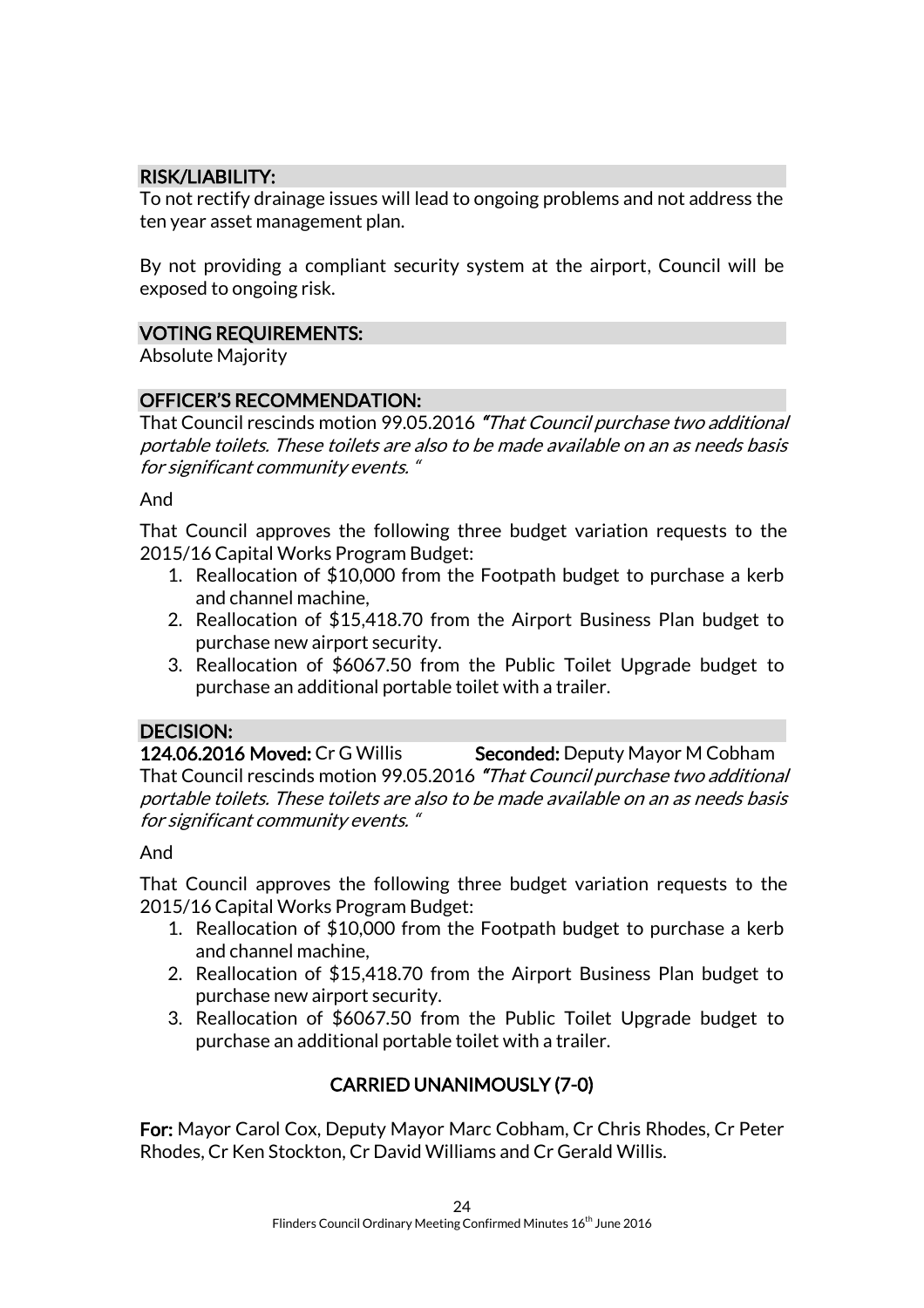# C. GOVERNANCE

### Item C1: Code of Conduct for Elected Members

| <b>ACTION</b>            | <b>Decision</b>                              |
|--------------------------|----------------------------------------------|
| <b>PROPONENT</b>         | <b>Council Officer</b>                       |
| <b>OFFICER</b>           | Sophie Pitchford, Acting General Manager     |
| <b>FILE REFERENCE</b>    | COU/0603                                     |
| <b>ASSOCIATED PAPERS</b> | Annexure 7: Email received 31.05.16 from P   |
|                          | Hoysted                                      |
|                          | Annexure 8: Flinders Council Code of Conduct |
|                          | for Elected Members (version 2)              |
|                          | Annexure 9: Flinders Council Code of Conduct |
|                          | for Elected Members - Additional Information |

### INTRODUCTION:

The Local Government Amendment (Code of Conduct) Act 2015 commenced on 13 April 2016. Under this new legislation, Council is required to follow the new Local Government code of conduct framework for Tasmanian Councillors and to adopt the Model Code of Conduct as its code of conduct for elected members.

### PREVIOUS COUNCIL CONSIDERATION:

| 495.03.2013 | $28th$ March 2013              |
|-------------|--------------------------------|
| 936.11.2014 | 13 <sup>th</sup> November 2014 |
| 101.05.2016 | $19th$ May 2016                |

# OFFICER'S REPORT:

The Local Government Amendment (Code of Conduct) Act 2015 incorporates a number of amendments to the *Local Government Act 1993* including a new Local Government code of conduct framework for Tasmanian Councillors, prescribed under Part 3, Division 3A. The Act is available to view via the Tasmanian legislation website a[t www.thelaw.tas.gov.au.](http://www.thelaw.tas.gov.au/)

Also effective from 13<sup>th</sup> April 2016 is the Local Government (Model Code of Conduct) Order 2016, made by Order of the Minister for Local Government.

Under the Act, Council must adopt the Model Code of Conduct as its code of conduct relating to the conduct of its Councillors by  $12<sup>th</sup>$  July 2016. A new Flinders Council Code of Conduct for Elected Members was considered and adopted at the 19<sup>th</sup> May 2016 Council Meeting. As requested by Phillip Hoysted, Director of Local Government, the adopted document was sent to him for approval.

An email (Annexure 7) was received from Phillip Hoysted, Director of Local Government on the  $31<sup>st</sup>$  May informing Council that the content of the Flinders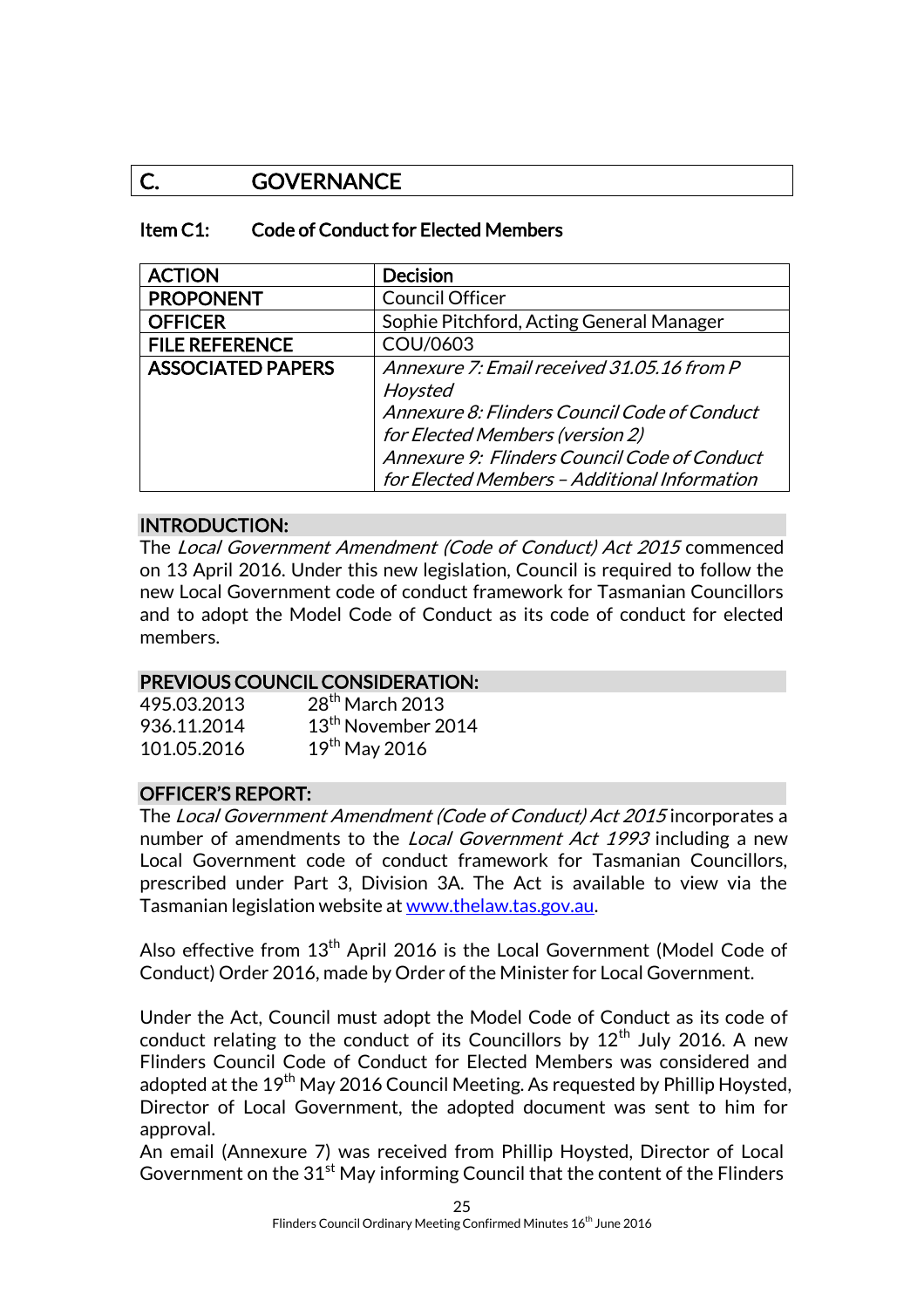Council Code of Conduct for Elected Members did not meet legislative requirements. Council is instructed to adopt the content of the Model Code of Conduct (Schedule 1 of the Local Government (Model Code of Conduct) Order 2016) as the Flinders Council Code of Conduct for Elected Members. The accompanying information provided by the Division can be used as a document attached to the Flinders Council Code of Conduct for Elected Members, to provide important information concerning the code of conduct framework and process.

Following the advice received from the Director of Local Government, the second version of the Flinders Council Code of Conduct for Elected Members (Annexure 8) is presented for Council's consideration. Additional information concerning the code of conduct framework and process will be available as a separate document (Annexure 9) to assist with the implementation of the code.

### STATUTORY REQUIREMENT:

Local Government Act 1993 Local Government Amendment (Code of Conduct) Act 2015

#### POLICY/STRATEGIC IMPLICATIONS:

4. Strategic, Efficient and Effective Organisation - Responding to risks and opportunities.

4.3 Ensure Council meets its statutory obligations and manages corporate and community risk.

4.3.4 Code of Conduct reviewed as per S28 2 (c) of the Local Government Act 1993.

# BUDGET AND FINANCIAL IMPLICATIONS:

#### Nil

#### RISK/LIABILITY:

Council is required to adopt the Code of Conduct by  $12<sup>th</sup>$  July 2016 to be compliant under the Act.

### VOTING REQUIREMENTS:

Simple Majority

### OFFICER'S RECOMMENDATION:

That Council adopts the Flinders Council Code of Conduct for Elected Members (version 2).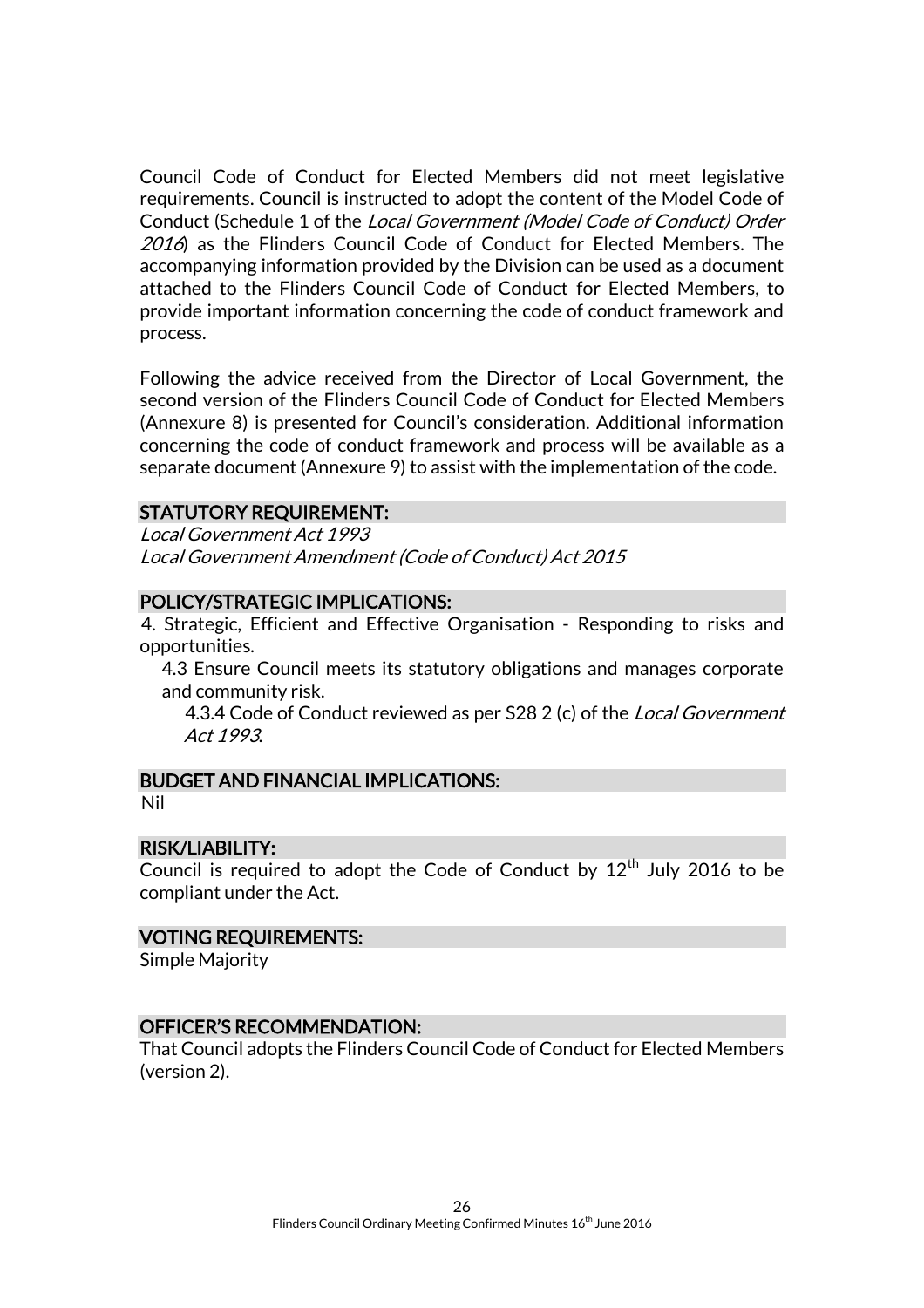### DECISION:

125.06.2016 Moved: Cr G Willis Seconded: Cr D Williams That Council adopts the Flinders Council Code of Conduct for Elected Members as provided as Annexure 8 to replace the Flinders Council Code of Conduct adopted 19<sup>th</sup> May 2016.

# CARRIED UNANIMOUSLY (7-0)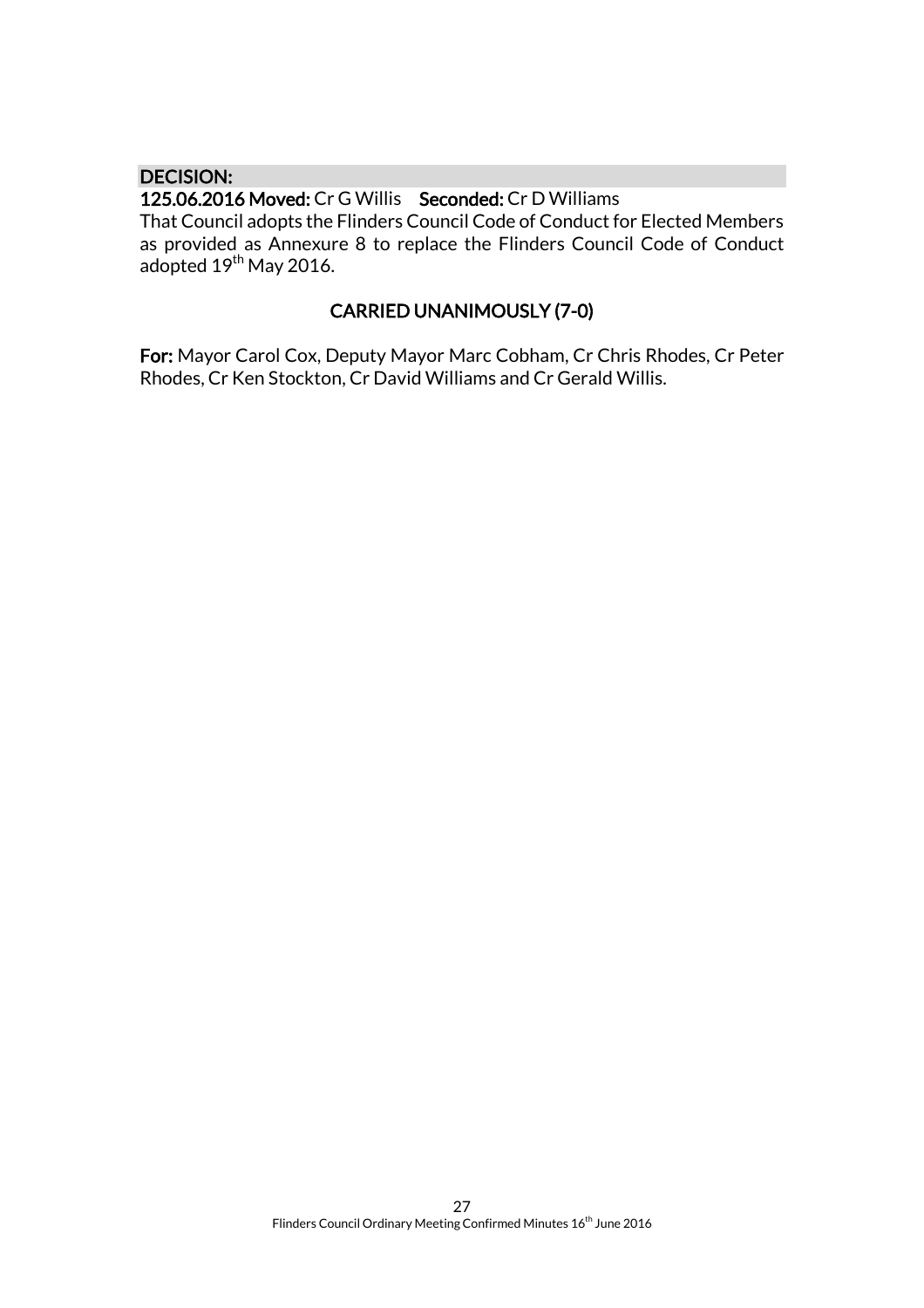#### Item C2: Permit Authority Authorisation

| <b>ACTION</b>            | <b>Decision</b>                          |
|--------------------------|------------------------------------------|
| <b>PROPONENT</b>         | <b>Council Officer</b>                   |
| <b>OFFICER</b>           | Sophie Pitchford, Acting General Manager |
| <b>FILE REFERENCE</b>    | DSV/0300                                 |
| <b>ASSOCIATED PAPERS</b> | Nil                                      |

### INTRODUCTION

This report recommends that Council authorises West Tamar Council as a Permit Authority under the *Building Act 2000*, to allow for the agreement between Flinders Council and West Tamar Council to take effect.

#### PREVIOUS COUNCIL CONSIDERATION: Nil

#### OFFICER'S REPORT:

The *Building Act 2000* defines a Permit Authority as follows: "a person or body authorised for that purpose by the council of the municipal area in which the relevant building work, building, plumbing work or plumbing installation is located or, if the council has not made such an authorisation, the general manager of the council".

Since the *Building Act 2000* became legislation, Flinders Council has delivered the permit authority functions under a range of different service provider and staffing models. The Permit Authority function, if done to the level required by the legislation and regulatory bodies, requires expert staff and/or contractors. Council does not have the financial ability to employ such people on a permanent basis nor does the work load evident in this area on the Islands justify full-time staff coverage. Outsourcing such functions is a cost effective and prudent approach to delivering a high standard of service while minimising risk to Council.

Outsourcing of the permit authority function aligns with objectives and actions within the current Annual Plan (see Policy/Strategic Implications below).

### STATUTORY REQUIREMENT:

Building Act 2000 Local Government Act 1993

### POLICY/STRATEGIC IMPLICATIONS:

1. Population Growth - Focusing on strategies, projects and policy initiatives that support the community, economic development, innovation and investment attraction.

1.4 Foster and support entrepreneurial activity.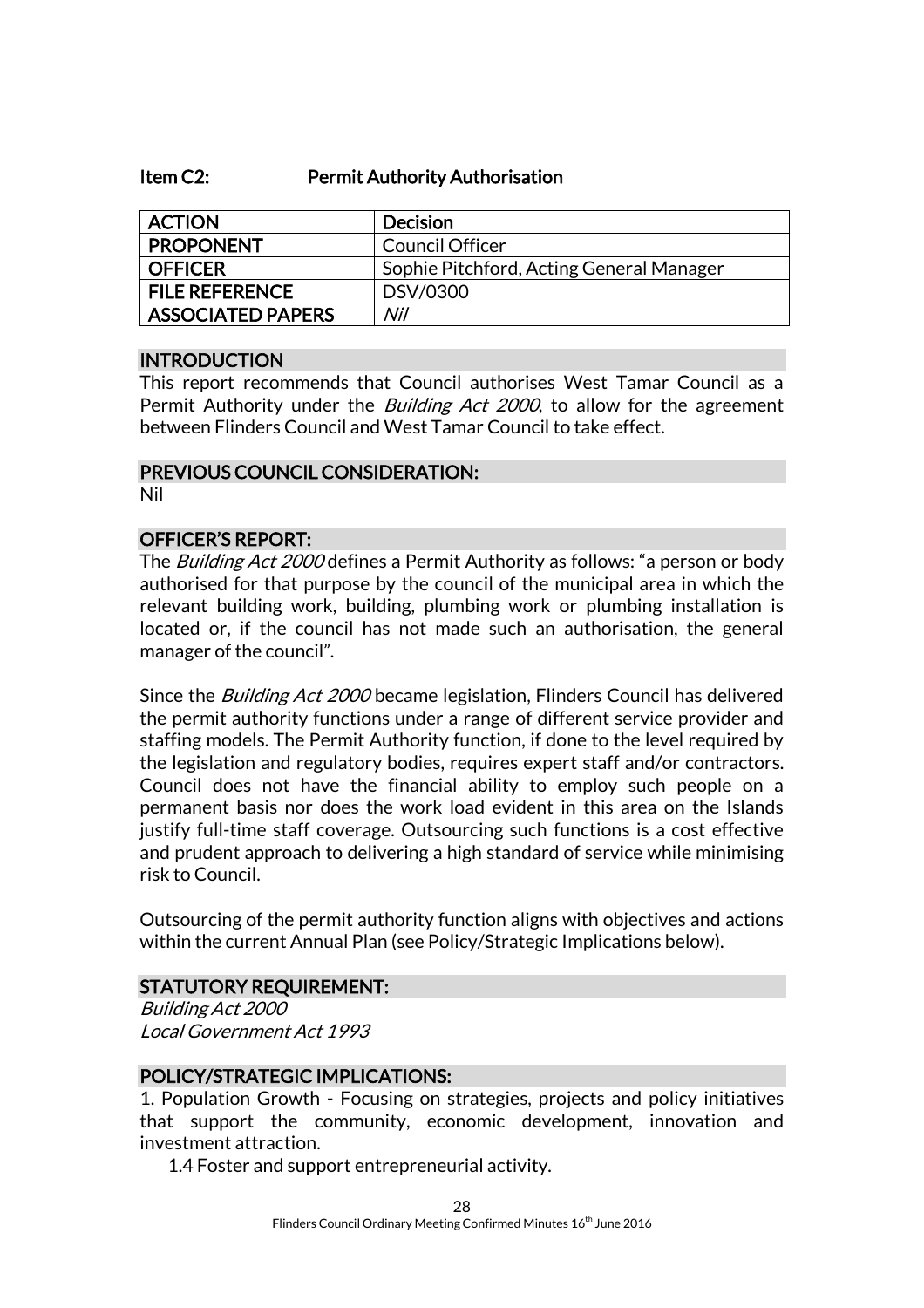1.4.1 Streamlined and customer focused development application and assessment processes, including pre-lodgement information and advisory services.

1.4.1.1 Improve access to accurate planning and building prelodgement advice for applicants.

1.4.1.2 Develop pre-lodgement information packs for building and planning.

1.4.1.3 Undertake a review of current processes and procedures with the existing service provider to identify and prioritise improvements.

4. Strategic, Efficient and Effective Organisation - Responding to risks and opportunities.

4.3 Ensure Council meets its statutory obligations and manages corporate and community risk.

4.3.1 Development undertaken in accordance with relevant development standards and legislative requirements.

4.3.2 Regulatory building processes comply with Department of Justice requirements.

# BUDGET AND FINANCIAL IMPLICATIONS:

Potentially minimise operational costs and improve service standards.

### RISK/LIABILITY:

The proposal to outsource the permit authority function has been developed to mitigate known risks and deficiencies within the existing service delivery model. The risks of not proceeding with the project are as follows:

- Flinders Council has shown areas of substandard performance in the Department of Justice Audits of permit authority functions. Continued poor performance exposes Council to unacceptable risk.
- The Department of Justice intends to legislate for permit authorities to have minimum qualifications and standards. Flinders Council would likely not meet these standards and the cost of doing so would be unsustainable.
- If Flinders Council were not to meet the required standards of the Department of Justice then outsourcing of permit authority functions would be required.
- Unqualified advice to applicants continues to expose Flinders Council to unacceptable risk. The project has the potential to mitigate this.
- Flinders Council must deliver an underlying operational surplus in the near term. Outsourcing regulatory functions has the potential to minimise operational costs and improve service standards. Such an approach supports the delivery of a positive operating position in the near term and the sustainability of the organisation as a whole.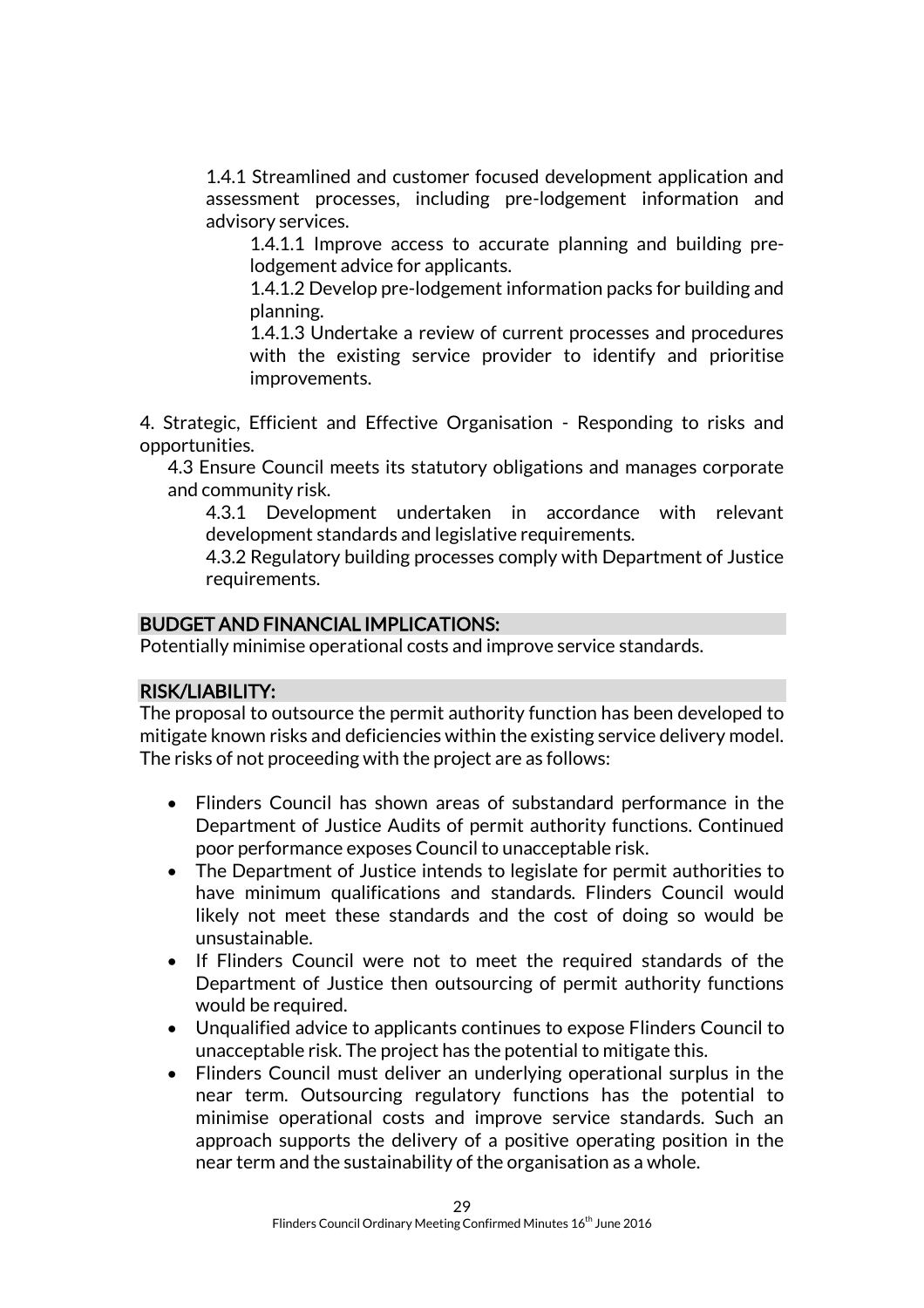Resource sharing arrangements, such as that proposed with this project, are a key directive of the State Government's Local Government reform goals.

### VOTING REQUIREMENTS:

Simple Majority

#### OFFICER'S RECOMMENDATION:

That Council authorises West Tamar Council to act as Flinders Council's Permit Authority for Building Permits.

#### DECISION:

126.06.2016 Moved: Deputy Mayor M Cobham Seconded: Cr K Stockton That Council authorises West Tamar Council to act as Flinders Council's Permit Authority for Building Permits.

# CARRIED UNANIMOUSLY (7-0)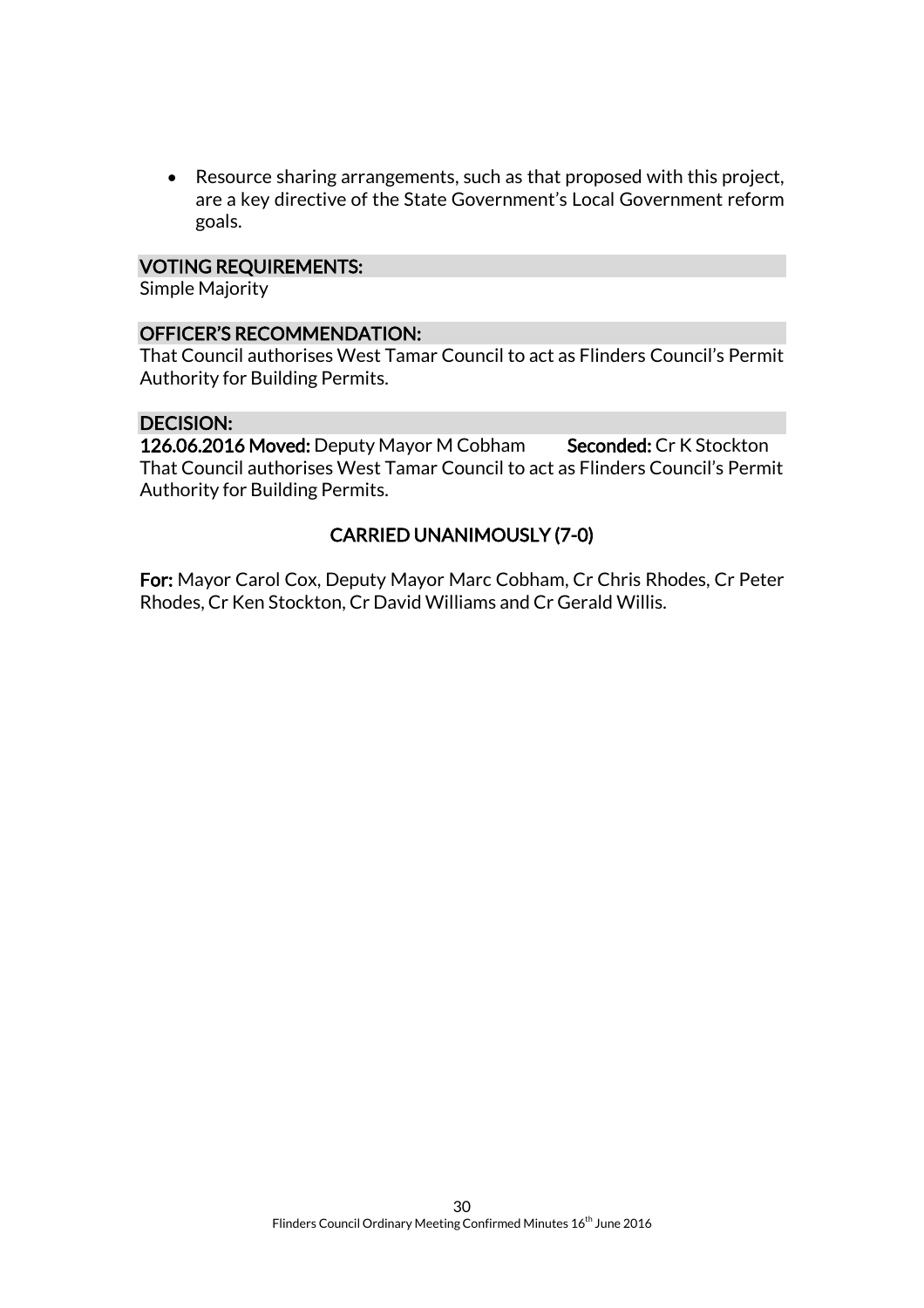#### Item C3: Councillor Resolution Report

| <b>ACTION</b>            | Information                                    |
|--------------------------|------------------------------------------------|
| <b>PROPONENT</b>         | <b>Council Officer</b>                         |
| <b>OFFICER</b>           | Sophie Pitchford, Acting General Manager       |
| <b>FILE REFERENCE</b>    | COU/0600                                       |
| <b>ASSOCIATED PAPERS</b> | Annexure 10: Councillor Resolution Report June |
|                          | 2016                                           |

#### INTRODUCTION:

This report identifies the actions taken and actual costs associated with implementing resolutions passed by elected members up to June 2016.

### PREVIOUS COUNCIL CONSIDERATION:

The report is presented on a monthly basis.

#### OFFICER'S REPORT:

Please read Annexure 10 – Councillor Resolution Report June 2016.

### VOTING REQUIREMENTS:

Simple Majority

### OFFICER'S RECOMMENDATION:

That the Councillor Resolution Report June 2016 be noted.

### DECISION:

127.06.2016 Moved: Deputy Mayor M Cobham Seconded: Cr P Rhodes That the Councillor Resolution Report June 2016 be noted.

# CARRIED UNANIMOUSLY (7-0)

For: Mayor Carol Cox, Deputy Mayor Marc Cobham, Cr Chris Rhodes, Cr Peter Rhodes, Cr Ken Stockton, Cr David Williams and Cr Gerald Willis.

Mayor Carol Cox called a break in the meeting at 1.42pm and resumed the meeting at 1.52pm.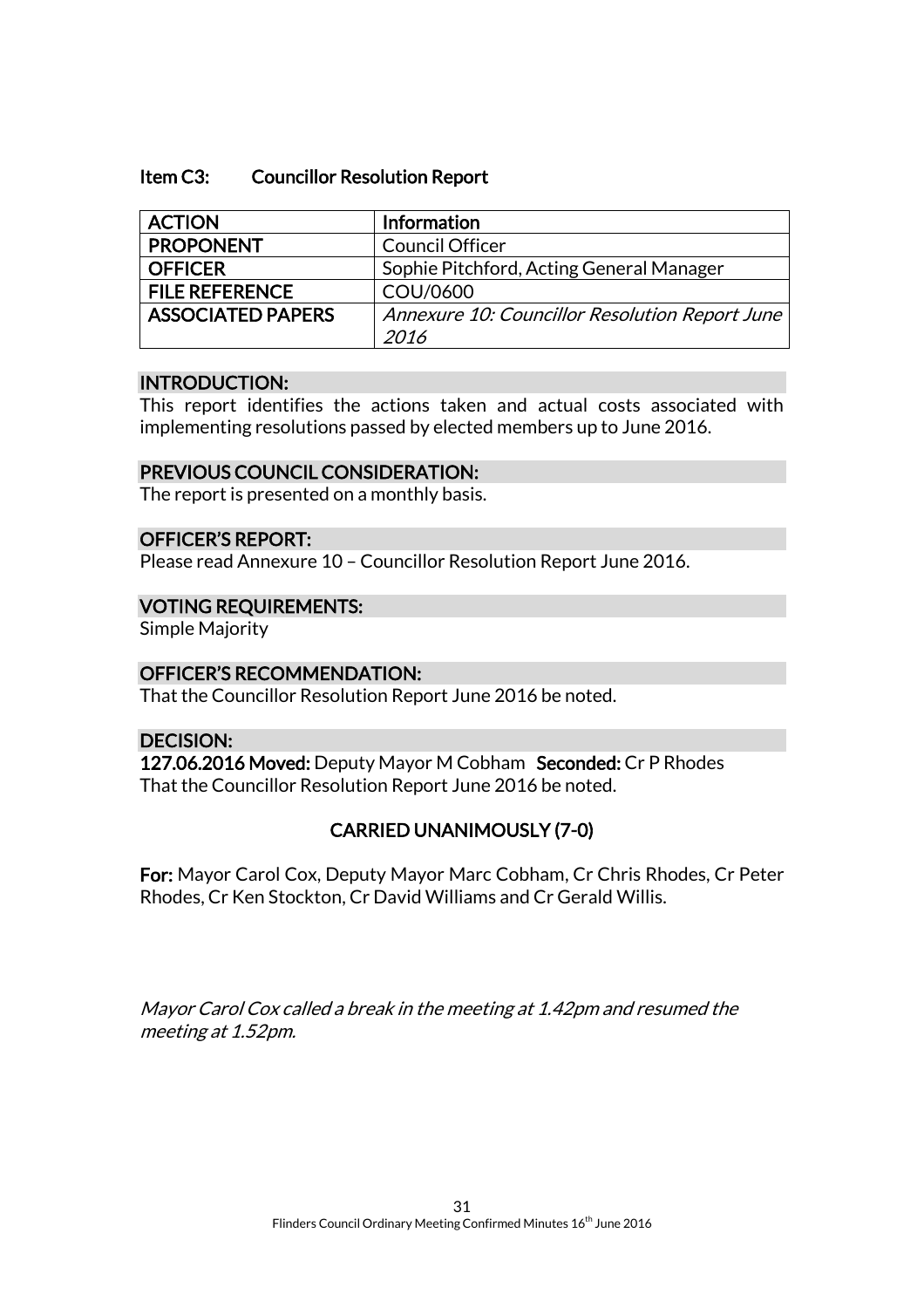# D. CLOSED COUNCIL

#### Item D1 – D4 Closed Council Items

| <b>ACTION</b>            | <b>Decision</b>                           |
|--------------------------|-------------------------------------------|
| <b>PROPONENT</b>         | <b>Council Officer</b>                    |
| <b>OFFICER</b>           | Sophie Pitchford, Acting General Manager  |
| <b>FILE REFERENCE</b>    | COM/0403, AER/0902, PER/1500              |
| <b>ASSOCIATED PAPERS</b> | Annexures 11-16: For Elected Members only |

#### PREVIOUS COUNCIL CONSIDERATION:

| 287.10.2015                   | 22nd October 2015               |
|-------------------------------|---------------------------------|
| 50.03.2016                    | 17th March 2016                 |
| 231.08.2015                   | 20 <sup>th</sup> August 2016    |
| $262 - 270.09.15$             | 24 <sup>th</sup> September 2015 |
| 74.04.2016                    | 28 <sup>th</sup> April 2015     |
| 936.11.2014                   | 13th November 2014              |
| <b>Councillor Workshop</b>    | 26th November 2014              |
| Council Meeting (motion lost) | 22 <sup>nd</sup> January 2015   |
| 40.02.2015                    | 19 <sup>th</sup> February 2015  |
| 131.04.2015                   | 30 <sup>th</sup> April 2015     |
| 183-185.06.2015               | 18 <sup>th</sup> June 2015      |
| 322.11.2015                   | 24 <sup>th</sup> November 2015  |
| 106.05.2016                   | 19th May 2016                   |
| 322.11.2015                   | 24 <sup>th</sup> November 2015  |
| 76.04.2016                    | 28 <sup>th</sup> April 2016     |
| 77.04.2016                    | 28 <sup>th</sup> April 2016     |
| 78.04.2016                    | 28 <sup>th</sup> April 2016     |
|                               |                                 |

#### REASON FOR CLOSED COUNCIL:

Item D1and D2 are CONFIDENTIAL in accordance with Section 15(2)(c)(i) of the Local Government (Meeting Procedures) Regulations 2005.

Items D3 and D4 are CONFIDENTIAL in accordance with Section 15(2)(a) of the Local Government (Meeting Procedures) Regulations 2005.

#### VOTING REQUIREMENTS

Absolute Majority

### OFFICER'S RECOMMENDATION:

That Council move into Closed Council.

DECISION: 128.06.2016 Moved: Cr G Willis Seconded: Cr C Rhodes That Council move into Closed Council.